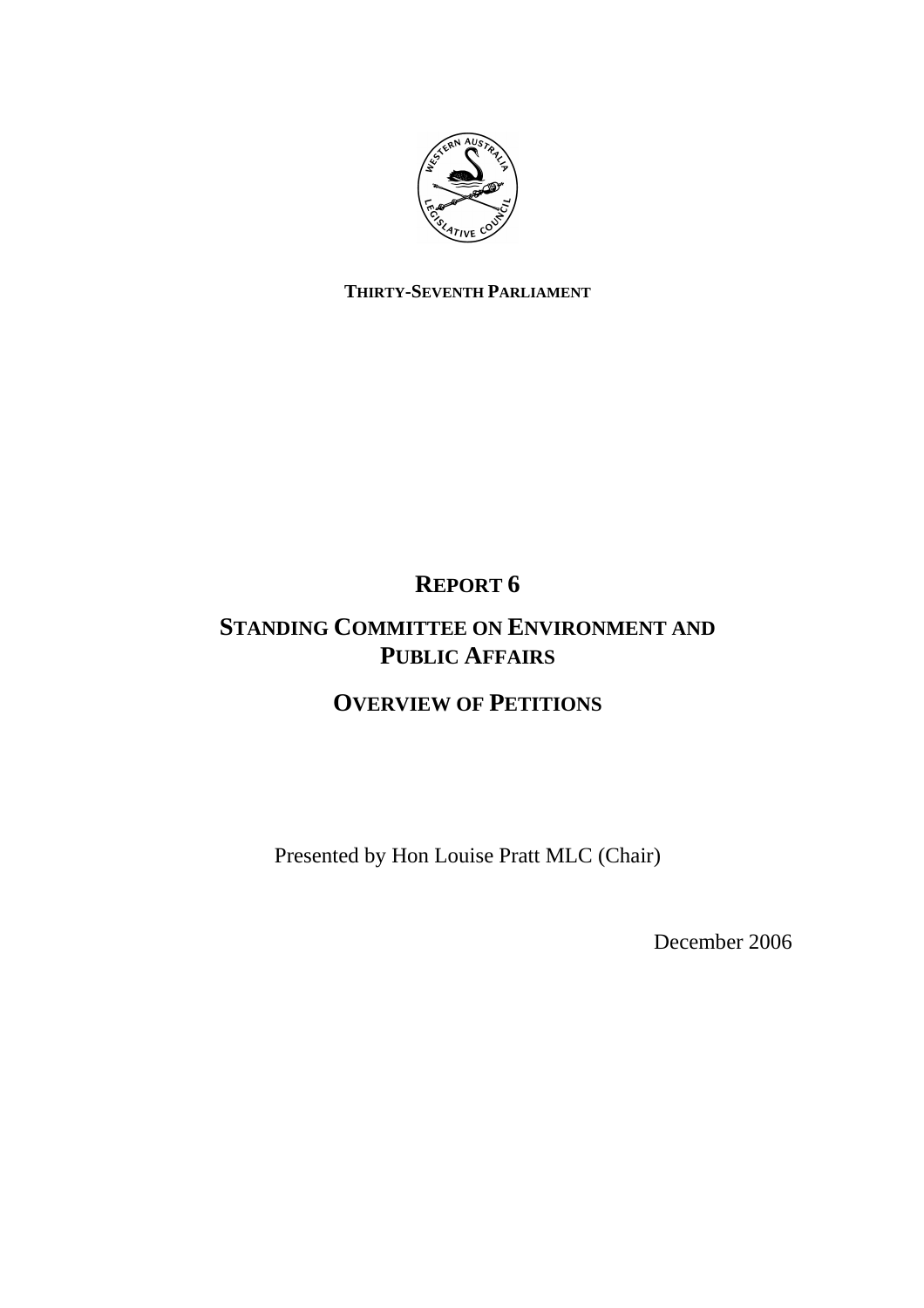## **STANDING COMMITTEE ON ENVIRONMENT AND PUBLIC AFFAIRS**

### **Date first appointed:**

17 August 2005

## **Terms of Reference:**

The following is an extract from Schedule 1 of the Legislative Council Standing Orders:

## "**1. Environment and Public Affairs Committee**

- 1.1 An *Environment and Public Affairs Committee* is established.
- 1.2 The Committee consists of 5 Members.
- 1.3 The functions of the Committee are to inquire into and report on
	- (a) any public or private policy, practice, scheme, arrangement, or project whose implementation, or intended implementation, within the limits of the State is affecting, or may affect, the environment;
	- (b) any Bill referred by the House; and
	- (c) petitions.
- 1.4 The Committee, where relevant and appropriate, is to assess the merit of matters or issues arising from an inquiry in accordance with the principles of ecologically sustainable development and the minimisation of harm to the environment.
- 1.5 The Committee may refer a petition to another committee where the subject matter of the petition is within the competence of that committee.
- 1.6 In this order **"environment"** has the meaning assigned to it under section 3(1), (2) of the *Environmental Protection Act 1986*."

### **Members as at the time of this inquiry:**

| Hon Louise Pratt MLC (Chair)                 | Hon Paul Llewellyn MLC  |
|----------------------------------------------|-------------------------|
| Hon Bruce Donaldson MLC (Deputy<br>Chairman) | Hon Robyn McSweeney MLC |
| Hon Kate Doust MLC                           |                         |
| Staff as at the time of this inquiry:        |                         |

Vincent Cusack, Advisory Officer (General) Mark Warner, Committee Clerk

## **Address:**

Parliament House, Perth WA 6000, Telephone (08) 9222 7222 lcco@parliament.wa.gov.au Website: http://www.parliament.wa.gov.au **ISBN 1 921243 00 7**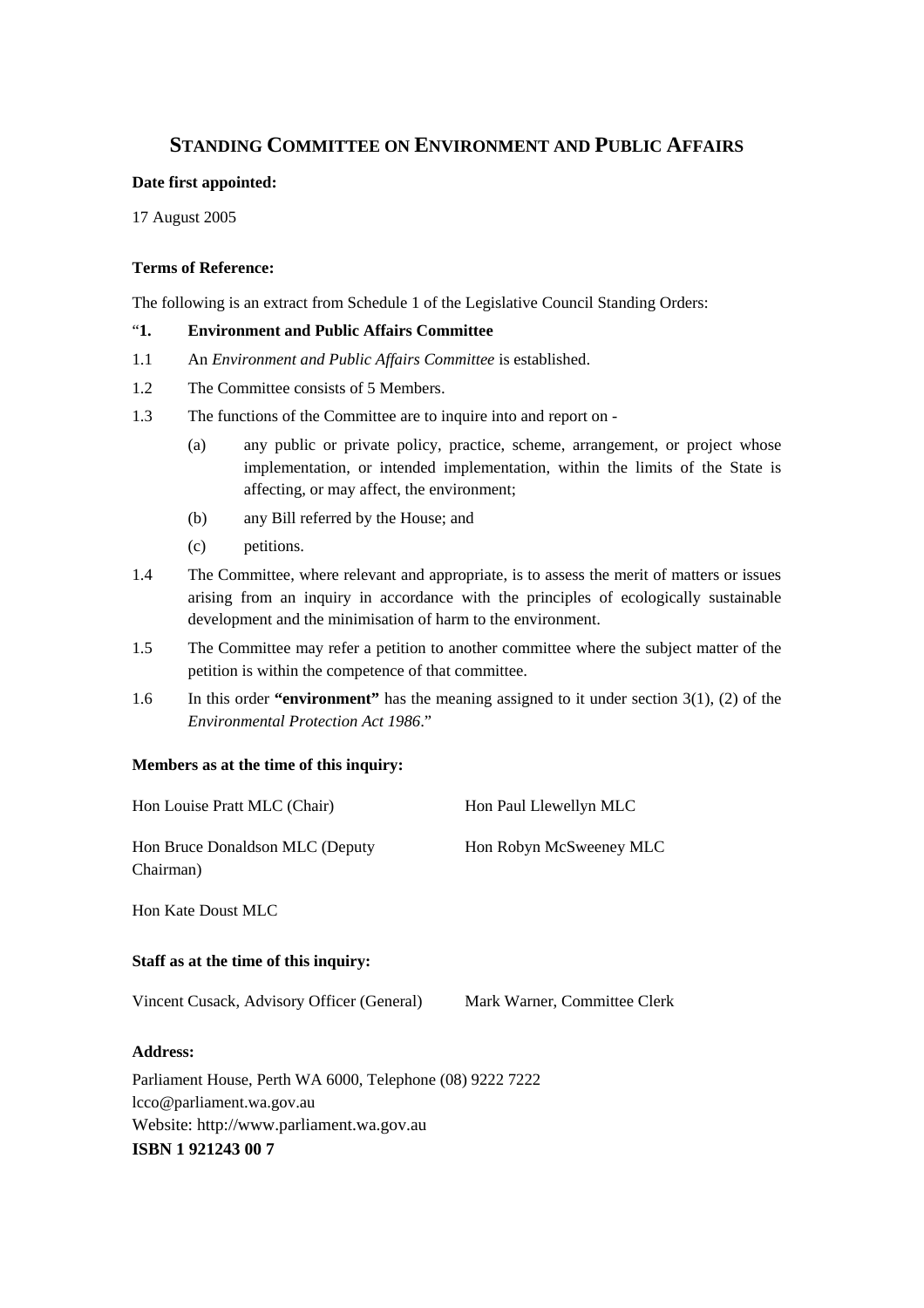## **CONTENTS**

| 1              |                                                                                   |
|----------------|-----------------------------------------------------------------------------------|
| 2              |                                                                                   |
| 3              |                                                                                   |
|                |                                                                                   |
|                |                                                                                   |
|                | The Parliamentary Commissioner for Administrative Investigations                  |
|                |                                                                                   |
|                |                                                                                   |
| $\overline{4}$ |                                                                                   |
| 5              |                                                                                   |
|                |                                                                                   |
|                |                                                                                   |
| 6              | PETITIONS FINALISED BY THE COMMITTEE DURING THE REPORTING PERIOD  6               |
|                |                                                                                   |
|                |                                                                                   |
|                |                                                                                   |
|                | Petition No 30 - Select Committee into Wait Times for Children needing            |
|                |                                                                                   |
|                |                                                                                   |
|                |                                                                                   |
|                | Petition No 28 - Infill Deep Sewerage for Spearwood, Hamilton Hill and Munster 22 |
| 7              | PETITIONS BEFORE THE COMMITTEE UP TO 29 NOVEMBER 2006 28                          |
| 8              |                                                                                   |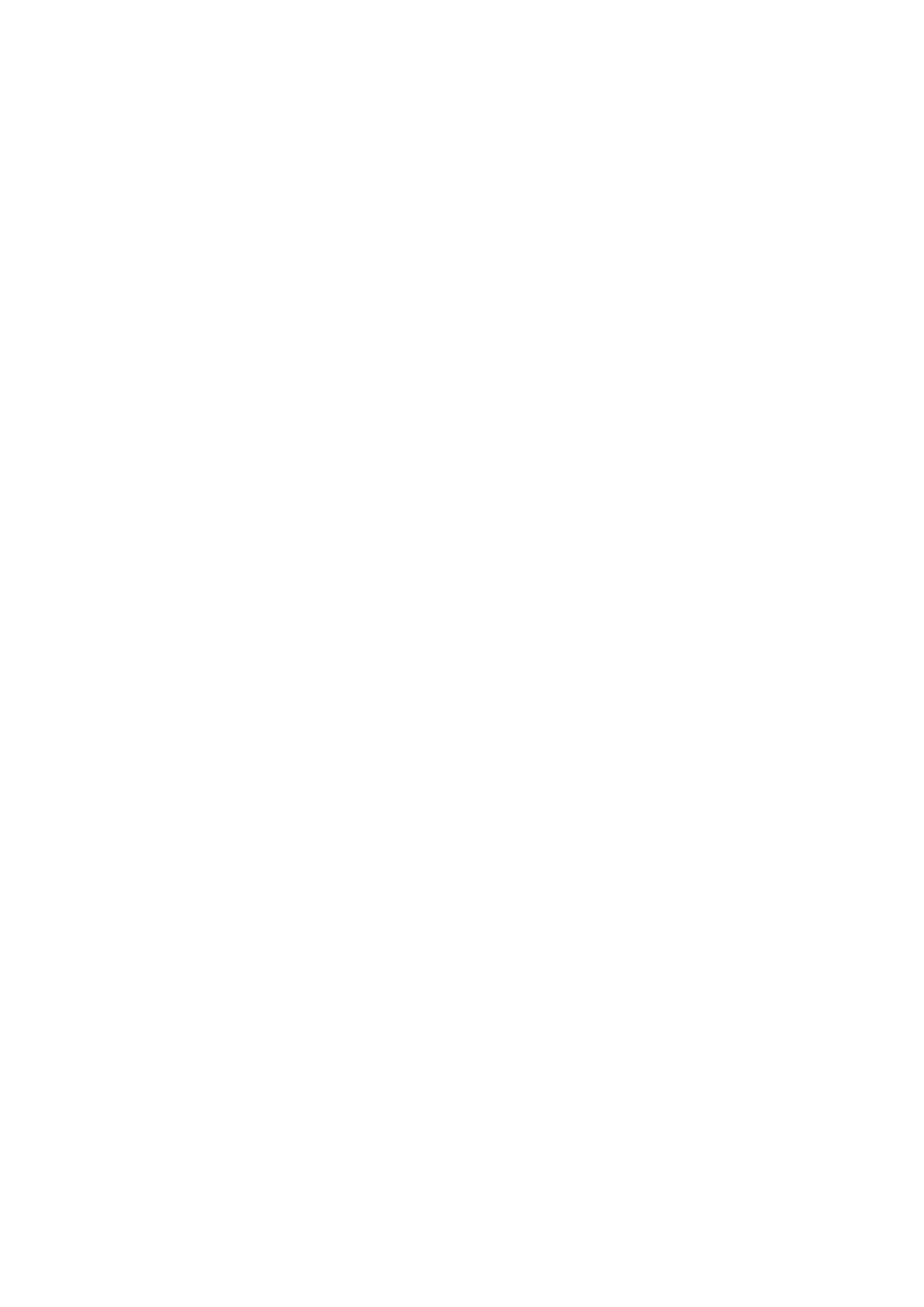## **REPORT OF THE STANDING COMMITTEE ON ENVIRONMENT AND PUBLIC AFFAIRS**

## **OVERVIEW OF PETITIONS REPORT**

## **1 INTRODUCTION**

1.1 This report provides an overview of the petitions considered by the Legislative Council Standing Committee on Environment and Public Affairs (**Committee**) from 31 May 2006 to 29 November 2006. This report is the fourth Overview of Petitions Report to be tabled by the Committee.

## **2 HISTORY AND PURPOSE OF THE COMMITTEE**

- 2.1 The Committee was appointed by the Legislative Council on 17 August 2005, during the first session of the Thirty-Seventh Parliament. The Committee continues the work of the previous Standing Committee on Environment and Public Affairs (24 May 2001 - 17 August 2005) with a membership of five.
- 2.2 The functions of the Committee are to inquire into and report on public or private policies, practices, schemes, arrangements or projects in Western Australia (**WA**) which affect or may affect the environment, as well as any bill referred by the Legislative Council and petitions. The terms of reference of the Committee are published at the front of this report.
- 2.3 The Committee's terms of reference provide that, where relevant, it is to assess the merit of matters or issues arising from an inquiry in accordance with the principles of ecologically sustainable development (**ESD**) and the minimisation of harm to the environment. The concept of ESD was adopted as a goal by Australian governments, including Western Australia, in 1992 following the Earth Summit in Rio de Janeiro, Brazil. Ecologically sustainable development is a philosophy defined by the *National Strategy for Ecologically Sustainable Development* as "… *development which aims to meet the needs of Australians today while conserving our ecosystems for the benefit of future generations.*" 1

## **3 PETITIONS**

- 3.1 A function of the Committee, as provided by its term of reference 1.3(c), is to inquire into and report on petitions.
- 3.2 A petition is a request for action by the Legislative Council from a citizen or resident or a group of citizens or residents. The Committee considers petitions that have been

<sup>1</sup> Ecologically Sustainable Development Steering Committee, *National Strategy for Ecologically Sustainable Development*, Canberra: Australian Government Publishing Service, 1992.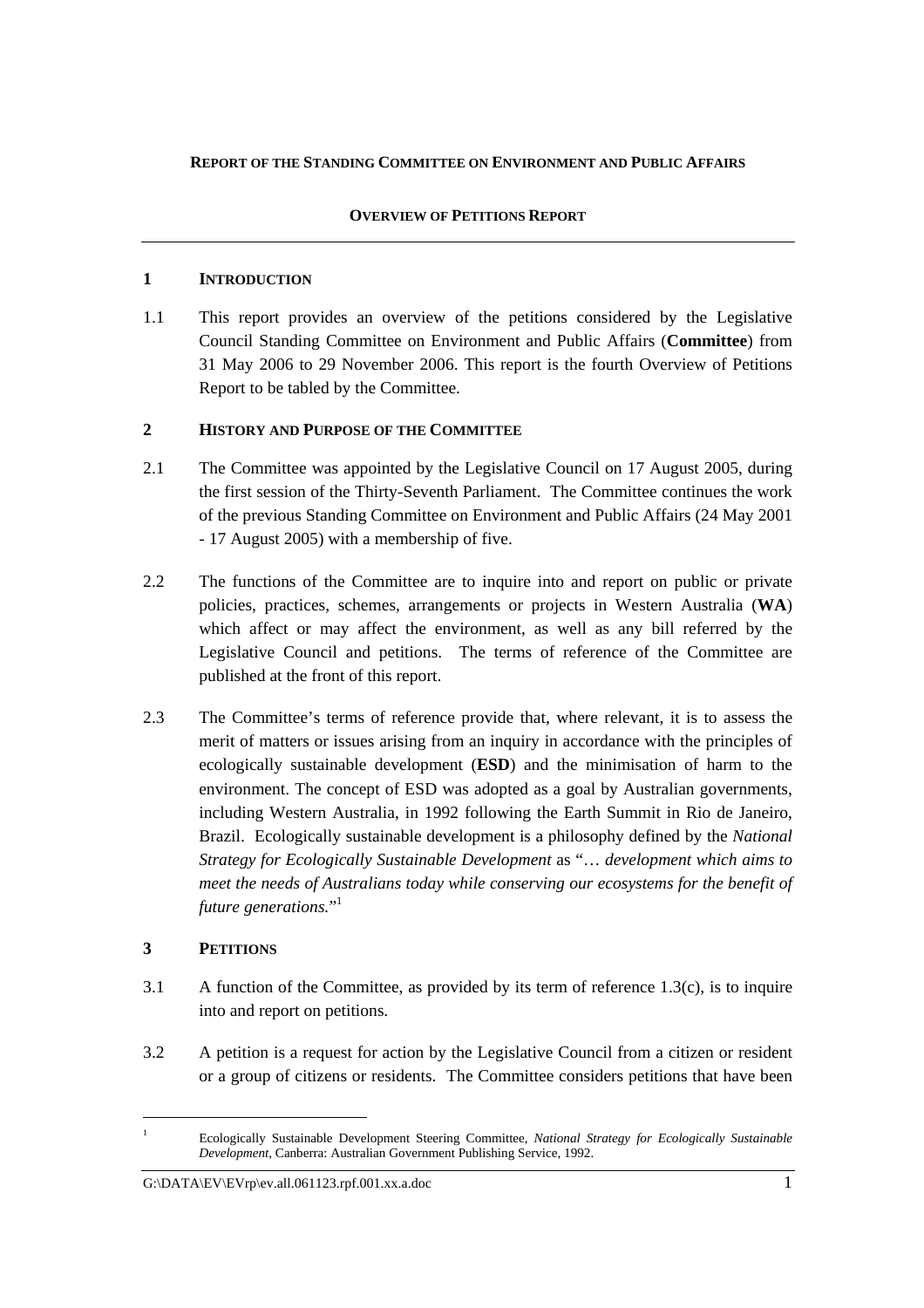tabled by a Member of the Legislative Council on behalf of a person or groups within the community.

- 3.3 When reviewing petitions, the Committee seeks to provide a forum for public discussion on matters of community interest and to allow interested persons or groups to bring their concerns to the attention of the Legislative Council.
- 3.4 The Western Australian Legislative Council is the only House of Parliament in Australia that refers all petitions to a committee for inquiry and report. $2$  In many other jurisdictions petitions are simply recorded in *Hansard* and no further investigation is undertaken.

## **Petitions process adopted by the Committee**

- 3.5 Once tabled in the Legislative Council, all petitions stand referred to the Committee. Upon receipt, the Committee generally writes to the tabling Member and to the principal petitioner inviting a 1-2 page submission providing further information on the matters raised in the petition. The Committee also, where appropriate, writes to the relevant Minister(s) seeking comment on the content of the petition and any submissions received. The Committee may also make preliminary investigations to obtain background information on the issues from government agencies, private organisations and individuals.
- 3.6 The Committee considers the submissions and other information received and resolves to either:
	- a) finalise the petition, that is, to not inquire further into the petition; or
	- b) formally inquire into the petition.
- 3.7 Where a petition concerns a subject matter that is within the terms of reference of another standing committee of the Legislative Council, the Committee may refer the petition to that committee for inquiry and report, as provided by the Committee's term of reference 1.5.
- 3.8 The Committee may resolve to finalise a petition without formally inquiring into it in the following circumstances:

 $\overline{2}$  In Queensland, the Clerk of the Parliament sends petitions to the relevant Minister. The Minister may respond to the Clerk, who then tables the response, forwards a copy of the response to the tabling Member and publishes the response on the Parliament's website. See http://www.parliament.qld.gov.au/view/EPetitions%5FQLD/ (accessed on 2 November 2006). Petitions tabled in the Senate are "brought to the notice of the appropriate Senate Committee"; however, there is no requirement for those committees to inquire into or report back to the Senate on the petition. See http://www.aph.gov.au/Senate/pubs/guides/briefno21.htm (accessed on 2 November 2006).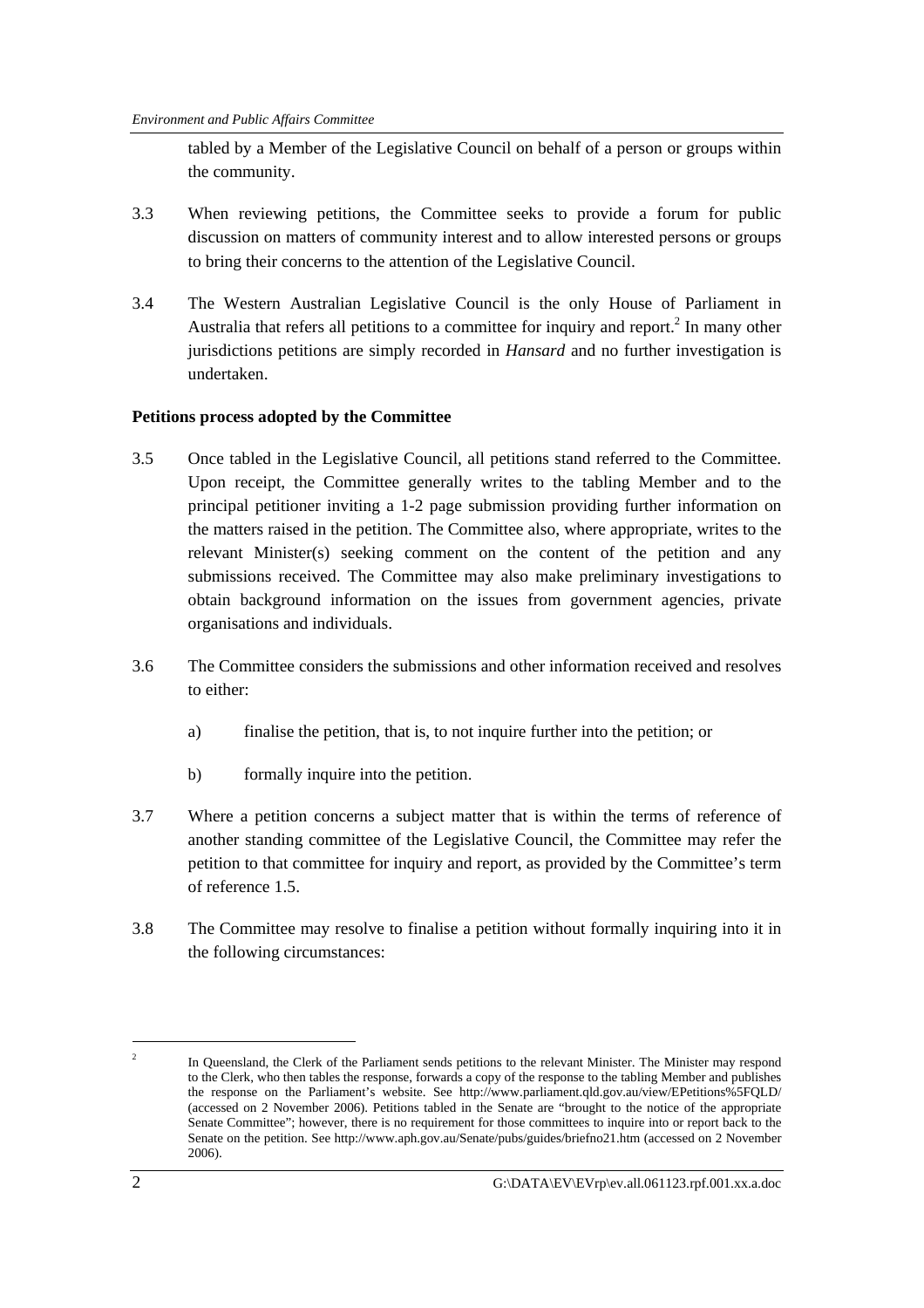- a) if the Committee considers that the issues raised in the petition have been or are being adequately dealt with;
- b) if the issues raised in the petition will be or have been considered and/or debated by the Legislative Council;
- c) if the Committee considers that the issues raised in the petition have been taken as far as possible at the time; or
- d) if the Committee has not received any submissions in response to its invitation to provide further information on the content of the petition.
- 3.9 In many cases where the Committee finalises a petition, there has been some resolution of the matters or issues raised.
- 3.10 When the Committee resolves to finalise a petition it advises the tabling Member and the principal petitioner.
- 3.11 If the Committee resolves to formally inquire into a petition, it may:
	- arrange hearings at which discussion occurs on the various issues raised in the petition;
	- gather additional information; and
	- prepare a report on the petition for tabling in the Legislative Council.

### *Reporting to the Parliament*

3.12 The Committee has resolved to report regularly to the Parliament on the progress of petitions that stand referred to the Committee under Standing Orders of the Legislative Council.

### *The Parliamentary Commissioner for Administrative Investigations (Ombudsman)*

- 3.13 Certain issues or matters raised in a petition may come under the Ombudsman's jurisdiction as set out in the *Parliamentary Commissioner Act 1971*.
- 3.14 The Committee liaises regularly with the Ombudsman's office in recognition of the fact that a matter raised by a petition may have been previously considered or could currently be under consideration by that office.

## *General*

3.15 All transcripts of evidence given in public, and all of the Committee's reports and relevant Government responses are available on the Parliament WA website at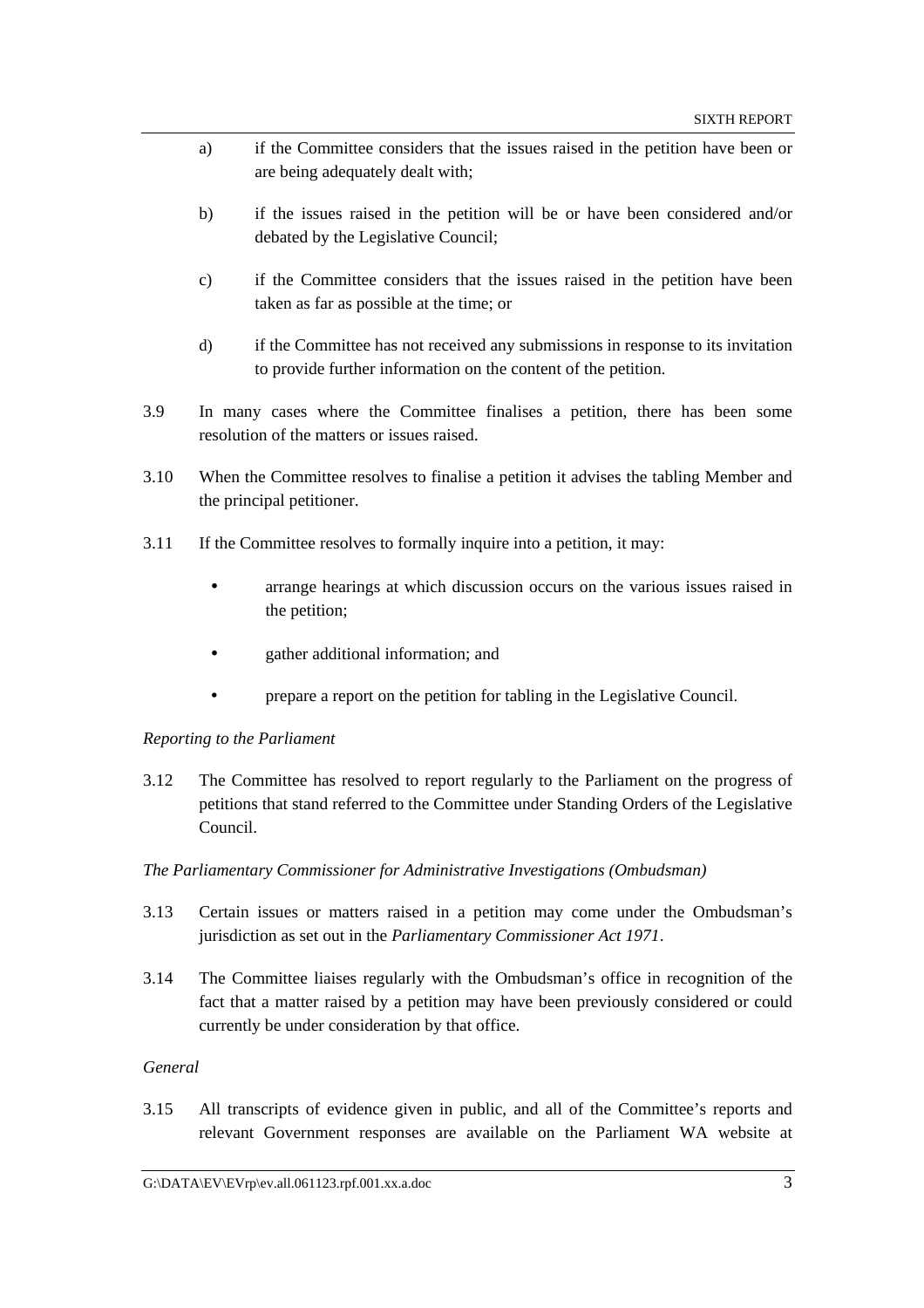http://www.parliament.wa.gov.au. Committee reports can be purchased from the State Law Publisher and are also available at the Alexander Library and other selected libraries.

## **4 PETITIONS CONSIDERED**

4.1 At the commencement of the reporting period, the Committee had nine petitions under consideration on eight separate issues. During the reporting period nine petitions were referred to the Committee. The Committee has finalised seven petitions on six separate issues, which are discussed below. The Committee is continuing its consideration into eleven petitions (see section 7 below).

## **5 PETITIONS TO BE REPORTED ON SEPARATELY**

## **Petition No 24 - Regarding a Proposed Marina at Point Peron**

- 5.1 On 29 November 2005, Hon Giz Watson MLC tabled a petition in the Legislative Council  ${[TP\#1090]}^3$  containing 2145 signatures opposing the construction of a Marina at Point Peron.
- 5.2 The petition stated that:

*We the undersigned citizens of Western Australia* 

*Want the area known as Point Peron/Cape Peron, City of Rockingham in the State of Western Australia to remain in Perpetuity as Parks and Recreation and that an inland Marina not be built. Further that any improvements made to the area do conserve the natural environment and provide for continual access by people of all socio-economic groups.* 

*We request that the Council ensure:* 

*That studies of the impact on the natural environment of a proposed Marina and any developments not associated with a Marina, be assessed preferably as part of any Metropolitan Region Scheme amendment, necessary for such a marina or other developments and that this should include effect on sand erosion, seagrass, littoral drift, algal growth and flushing of Cockburn Sound.* 

*That the land now currently zoned Parks and Recreation and Port Installations does not become privately owned or leased for 99 years* 

<sup>3</sup> The TP number [TP#228] refers to the Tabled Paper Number given to the petition upon its tabling in the Legislative Council.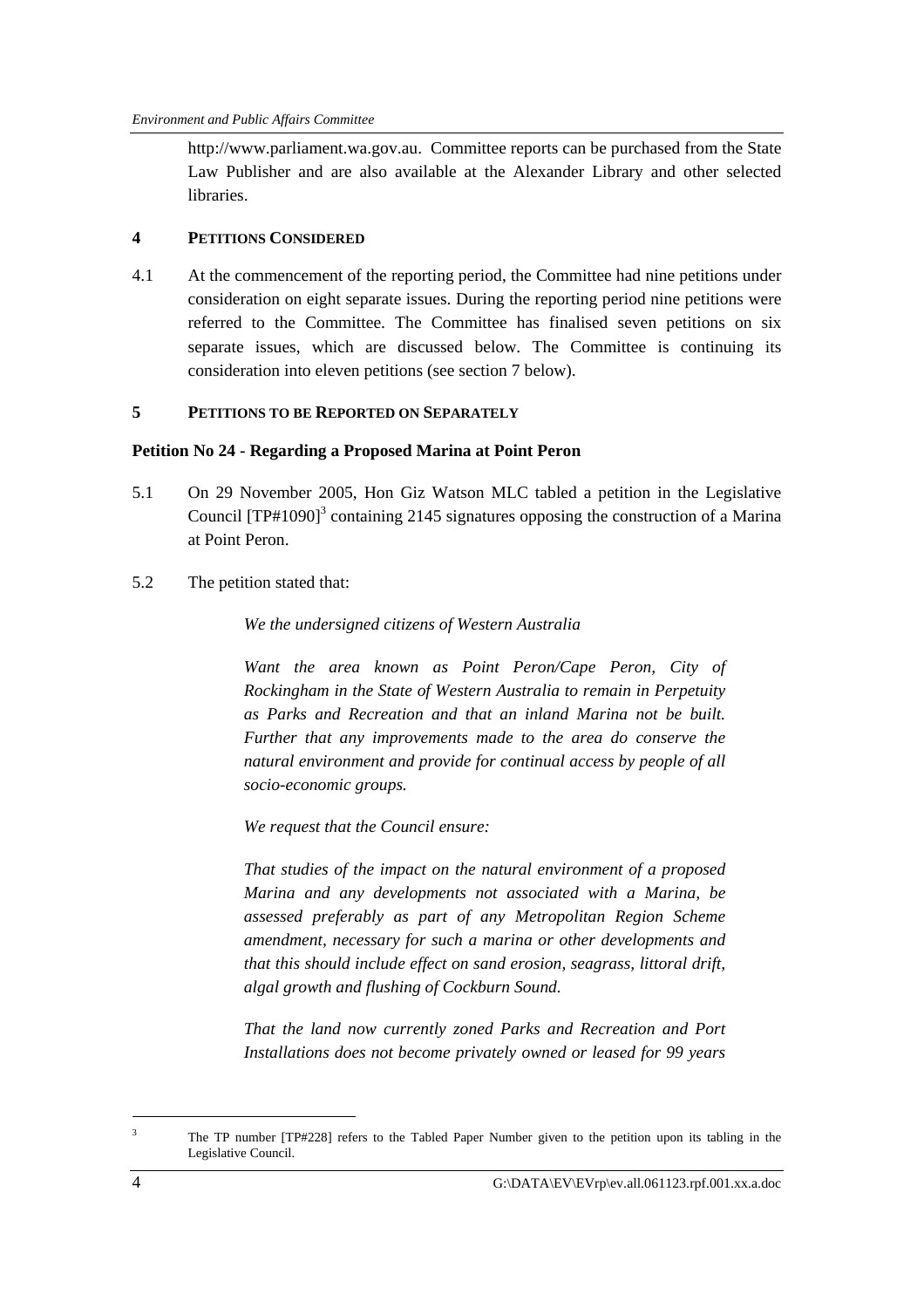*for commercial development and that access remains for the public for the purpose of recreation and holiday accommodation.* 

*That a study on the need for such a Marina and or other developments is completed and made available to the public prior to any rezoning or development.*<sup>4</sup> 

- 5.3 Following its preliminary enquiries, the Committee resolved on 30 August 2006 to report separately on this petition.
- 5.4 The Committee's investigations are continuing, with a report anticipated to be tabled in December 2007.

### **Petition No 22 - Utility Consumer Hardship**

- 5.5 On 15 November 2005, Hon Sally Talbot MLC tabled a petition in the Legislative Council [TP#1001] containing 180 signatures requesting the Legislative Council to examine and address utility consumer hardship by:
	- *1. Assessing the extent, nature, underlying causes and cost of utility hardship in Western Australia, including examining situations where consumers are disconnected or restricted on account of being genuinely unable to afford their utility bills.*
	- *2. Reviewing recent studies and relevant policies and practices both in Australia and overseas dealing with utility debt.*
	- *3. Assessing the impact on consumer hardship of the policies and practices of Western Australian Utilities, Government departments and agencies.*
	- *4. Recommending changes to the policies, programs, regulations and practices of Utilities, the Economic Regulation Authority, the Energy Ombudsman, and Government departments and agencies, to mitigate consumer utility hardship.*<sup>5</sup>
- 5.6 Following its preliminary enquiries the Committee resolved on 18 October 2006 to report separately on this petition.

<sup>4</sup> Hon Giz Watson MLC, Western Australia, Legislative Council, *Parliamentary Debates (Hansard),*  29 November 2005, p7789.

<sup>5</sup> Hon Sally Talbot MLC, Western Australia, Legislative Council, *Parliamentary Debates (Hansard),*  15 November 2005, p7195.

G: $\Delta$ DATA\EV\EVrp\ev.all.061123.rpf.001.xx.a.doc 5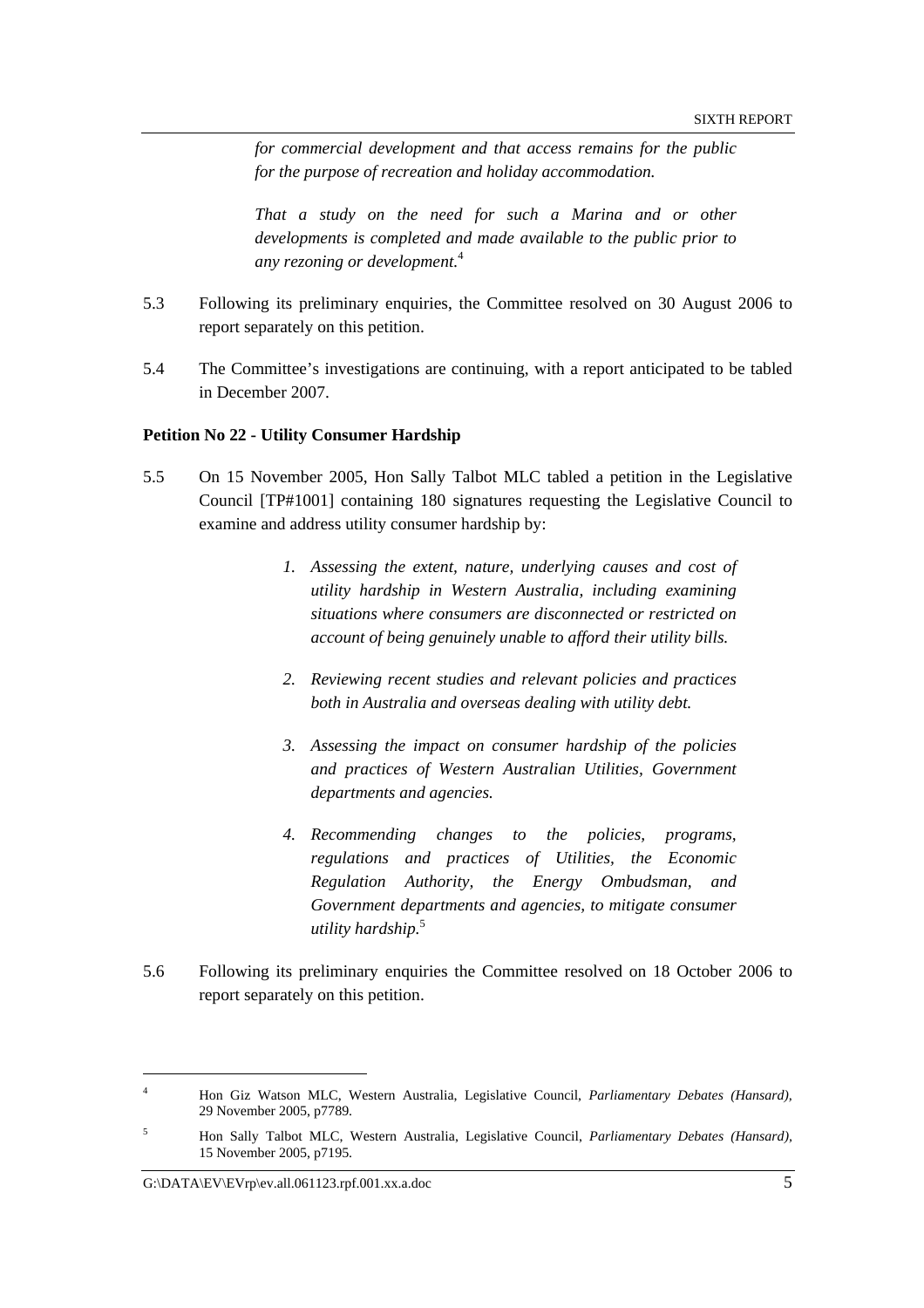5.7 The Committee's investigations are continuing, with a report anticipated to be tabled in the first-half of 2007.

#### **6 PETITIONS FINALISED BY THE COMMITTEE DURING THE REPORTING PERIOD**

#### **Petition No 2 - Bluegum and Commercial Forestry Ban - Porongurup**

6.1 On 6 April 2005, Hon Giz Watson MLC tabled a petition [TP#228] containing 2047 signatures calling for:

> … *a total ban on any further bluegum or commercial forestry plantations being planted within a five kilometre zone from the boundaries of the Porongurup National Park.*

6.2 The petitioners further called for:

… *a total ban on all aerial spraying, or ground spraying of bluegum or commercial forestry plantations currently existing within that five kilometre zone from the boundaries of the Porongurup National Park.* 

*This area, like many others in the Great Southern and South West Regions, has a wonderful diversity of flora, fauna and natural features of landscape.*<sup>6</sup>

6.3 The Committee resolved to consider petitions 2 and 15 concurrently (see paragraphs  $6.4 - 6.21$  below).

#### **Petition No 15 - Aerial Spraying of Insecticides in the Great Southern**

6.4 On 18 August 2005, Hon Matthew Benson-Lidholm MLC tabled a petition in the Legislative Council [TP#595] containing 2275 signatures respectfully requesting the Parliament:

> … *to urge the Government to take action to ban completely the aerial spraying of insecticides, including Alpha-cypermethrin, which is currently being used on monoculture tree farms in the Great Southern.*

> *It is toxic to Invertebrates such as native Bees, which in turn will affect native mammals and leave residues in neighbouring livestock if their pastures are sprayed through drift.*

<sup>6</sup> Hon Giz Watson MLC, Western Australia, Legislative Council, *Parliamentary Debates (Hansard),*  6 April 2005, p345.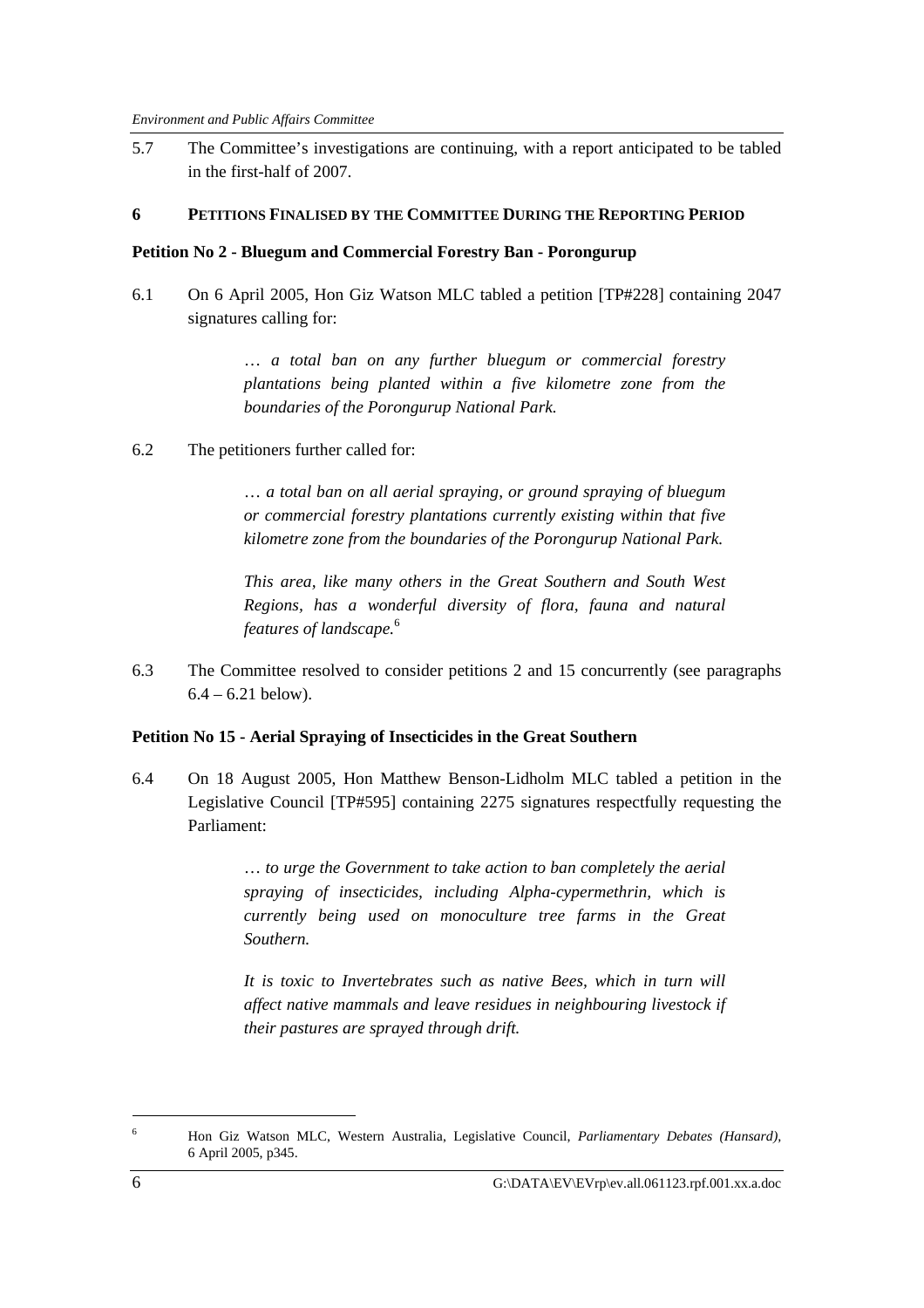*With the small sizes of farms, streams and water catchment areas and local residents needing to harvest water from their roofs for their needs, the risk of drift is too great.*<sup>7</sup>

6.5 The Committee received a submission from one of the principal petitioners which expanded on their reasons for requesting a ban on aerial spraying within five kilometres of Porongurup National Park. Part of the submission read as follows:

> *The petition I presented refers to a very small area around Porongurup National Park. It is a beautiful district, a tourist destination and the park a haven for various species of flora and fauna yet it now has bluegum plantations going right up the slopes of the range to the very boundaries of the National Park on three sides and a large concentration of plantations in the surrounding vicinity. What effect will the plantations and associated ground and aerial spraying have on the environment and the community in the long run?*<sup>8</sup>

6.6 Another submission outlined the reasons behind the petitioner's request for a 'total' ban on aerial spraying and raised their main concerns in the following manner.

> *The reason for the large petition of over 2000 signatures is that a large number of people in this area just do not want aerial spraying. We even feel it is unnecessary as there are several tree companies that do not spray. People have concerns for their health and the health of their families, for the impact on tributaries, water bodies and other portable water supplies, and for the difficulty in determining the origin of an accidental spray drift.*

> *The truth is that if there was just a 1 kilometre buffer zone and we know from other data that chemicals drift further than that, there could not be aerial spraying in this area because you are never further than 1 kilometre away from a home, river, water source, road or A class reserve. In the original Code of Practice there was a 1 kilometre buffer zone included which was soon removed when the implication of what it meant was realized. It then became a 1 kilometre awareness zone, which means what?*<sup>9</sup>

<sup>7</sup> Hon Matthew Benson-Lidholm MLC, Western Australia, Legislative Council, *Parliamentary Debates (Hansard),* 18 August 2005, p4178.

<sup>8</sup> Letter from Principal Petitioner, 21 July 2005, p3.

<sup>9</sup> Letter from the Great Southern Group for Smart Tree Farming, 18 September 2005, p2.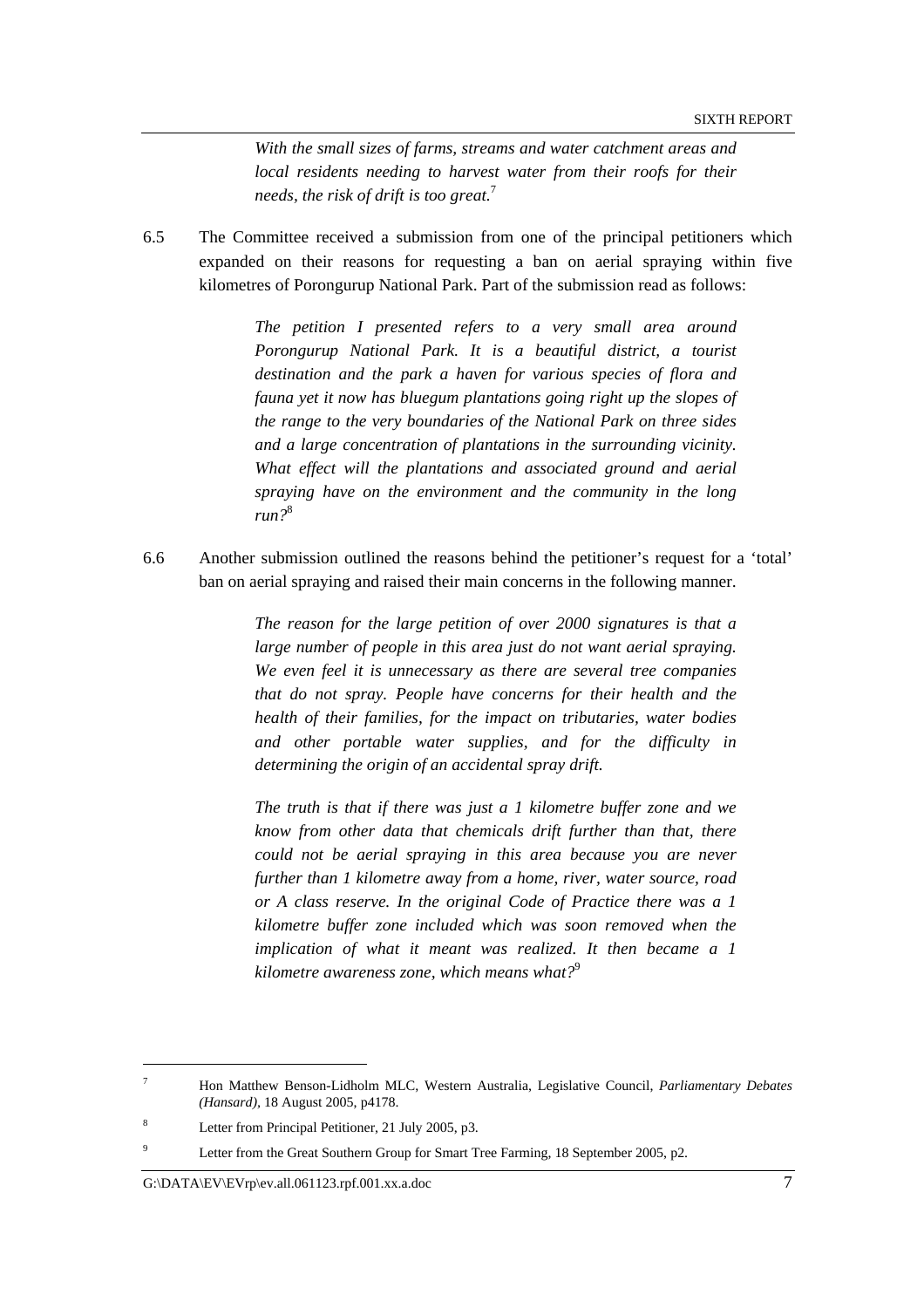- 6.7 The Committee sought information about alpha-cypermethrin, and received a letter from the Minister for Agriculture, with a forwarded response from the Australian Pesticides and Veterinary Medicines Authority (**APVMA**).
- 6.8 The response from the APVMA stated that they were unable to find any instance of the insecticide alpha-cypermethrin being banned in Australia, the United States, Canada or Europe. In 2004, the European Union reviewed the insecticide's status and affirmed its status as an approved chemical for use in Europe.<sup>10</sup>
- 6.9 The Committee also received a response from the Executive Director of Conservation and Land Management (**CALM**).
- 6.10 The letter from CALM states that the National Park contains a number of threatened flora populations, with several being endemic to the Porongurup Range. The insecticide could be expected to be toxic to insects and other invertebrates and could secondarily affect the fauna that feeds on these groups.<sup>11</sup>
- 6.11 The letter further states that the magnitude of the effects would depend on the quantity, frequency and extent of any spray drift into the park.
- 6.12 The Shire of Plantagenet informed the Committee that the administration and implementation of a five kilometre exclusion zone around the National Park is not practical. The letter also stated that:

*Aerial spraying and chemical application is not exclusive to plantations. If the call for a ban on aerial spraying within 5km of the Porongurup National Park is to be investigated, it would be inappropriate to single out plantations. Other rural activities in the vicinity of the National Park involve chemical application, in particular vineyards and aerial spraying of canola. Chemical application is an accepted agricultural practice and any proposal to introduce further controls or legislation should not discriminate against one sector of the rural industry.*<sup>12</sup> 

6.13 The Committee wrote to one of the forestry industry groups, 'Timber 20-20 Inc', requesting information on the following:

> *What initiatives have been undertaken by the plantation industry to reduce chemical spraying in the South West of Western Australia?*

<sup>&</sup>lt;sup>10</sup> Letter from Dr RJ Smith, Chief Executive Officer, Australian Pesticides and Veterinary Medicines Authority to the Department of Agriculture, 8 November 2005, p1.

<sup>&</sup>lt;sup>11</sup> Letter from Mr Keiran McNamara, Executive Director, Conservation and Land Management 6 December 2005, p2.

<sup>&</sup>lt;sup>12</sup> Letter from Mr John Byrne, Acting Chief Executive Officer, Shire of Plantagenet, 15 September 2006, p5.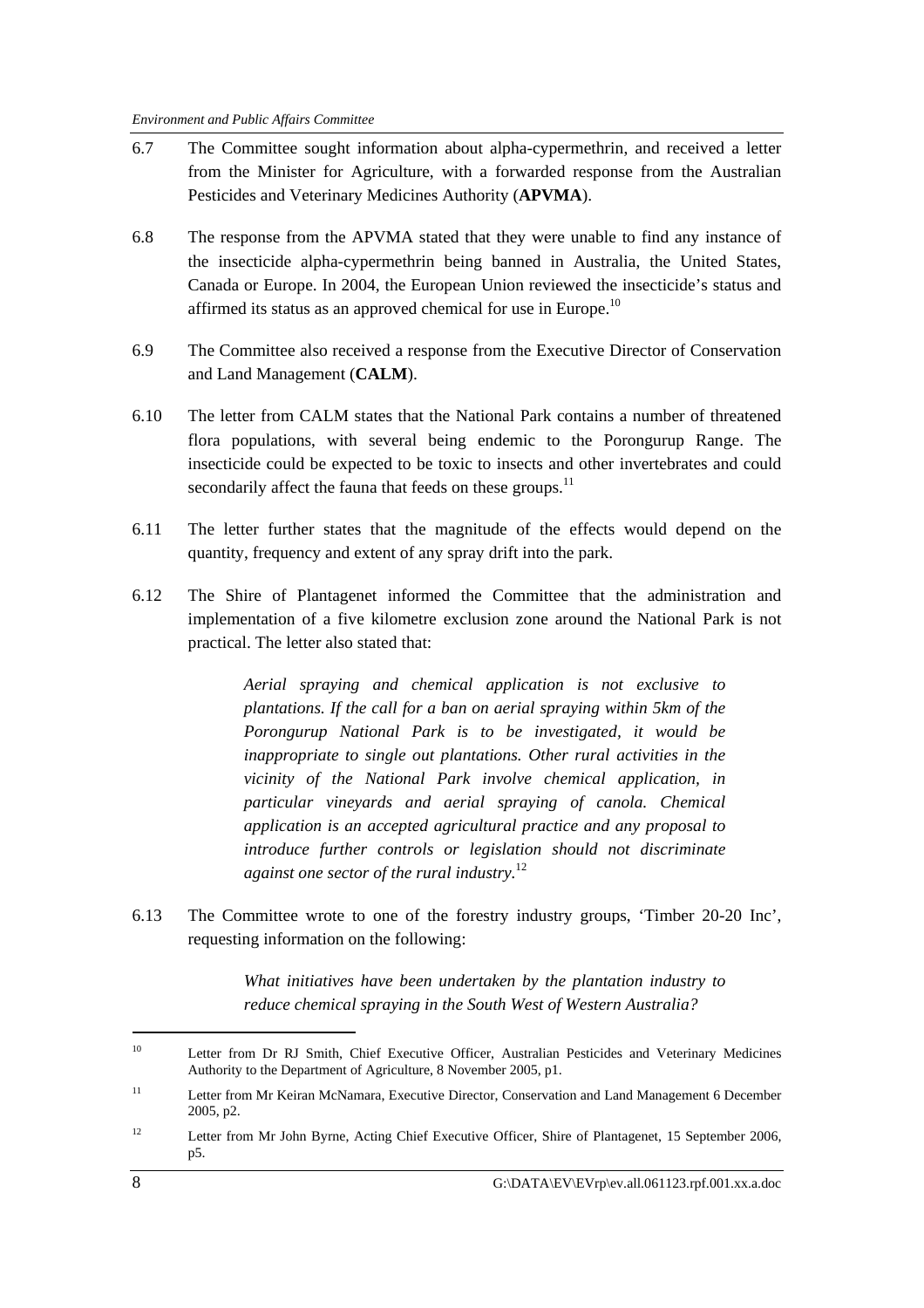*What initiatives have been undertaken by the plantation industry to reduce chemical spraying in Mount Barker and specifically in the vicinity of Porongurup National Park?* 

- 6.14 'Timber 20-20' provided the following information in relation to initiatives taken by the plantation industry to reduce aerial spraying:
	- *i) All Managed Investment Scheme Companies (MIS) are now accredited or undertaking accreditation with the Forest Stewardship Council or the Australian Forest Standards which specifically request documentation of their utilisation of chemicals and to abide by world best practice. The companies are audited annually and will apply with the conditions laid down by the audit.*
	- *ii) All MIS companies have a good neighbour agreement (GNA) within their annual undertaking of ongoing communication with the wider community. With the application of aerial spraying, under the GNA guidelines, members of the community are contacted in advance when aerial spraying may take place.*
	- *iii) The MIS companies have an Industry Code of Practice in which the Forest management practices and activities are documented. This document contains a uniform GNA with which the forest industry works in association with Local Government.*
	- *iv) MIS companies work closely with the relevant Local Government Authorities and have responded to concerns lodged by the community with regards to aerial spraying, as well as informing them of the activity, chemical used and their specific strengths. This has been done at length at community meetings.*
	- *v) The industry developed an Aerial Spray Protocol which is strictly adhered to by the companies and pilots who apply the chemicals.*<sup>13</sup>
- 6.15 The following information was provided about initiatives undertaken by the plantation industry to reduce chemical spraying in the area:

<sup>&</sup>lt;sup>13</sup> Letter from 'Timber 20-20', 8 May 2006, pp1-2.

G:\DATA\EV\EVrp\ev.all.061123.rpf.001.xx.a.doc 9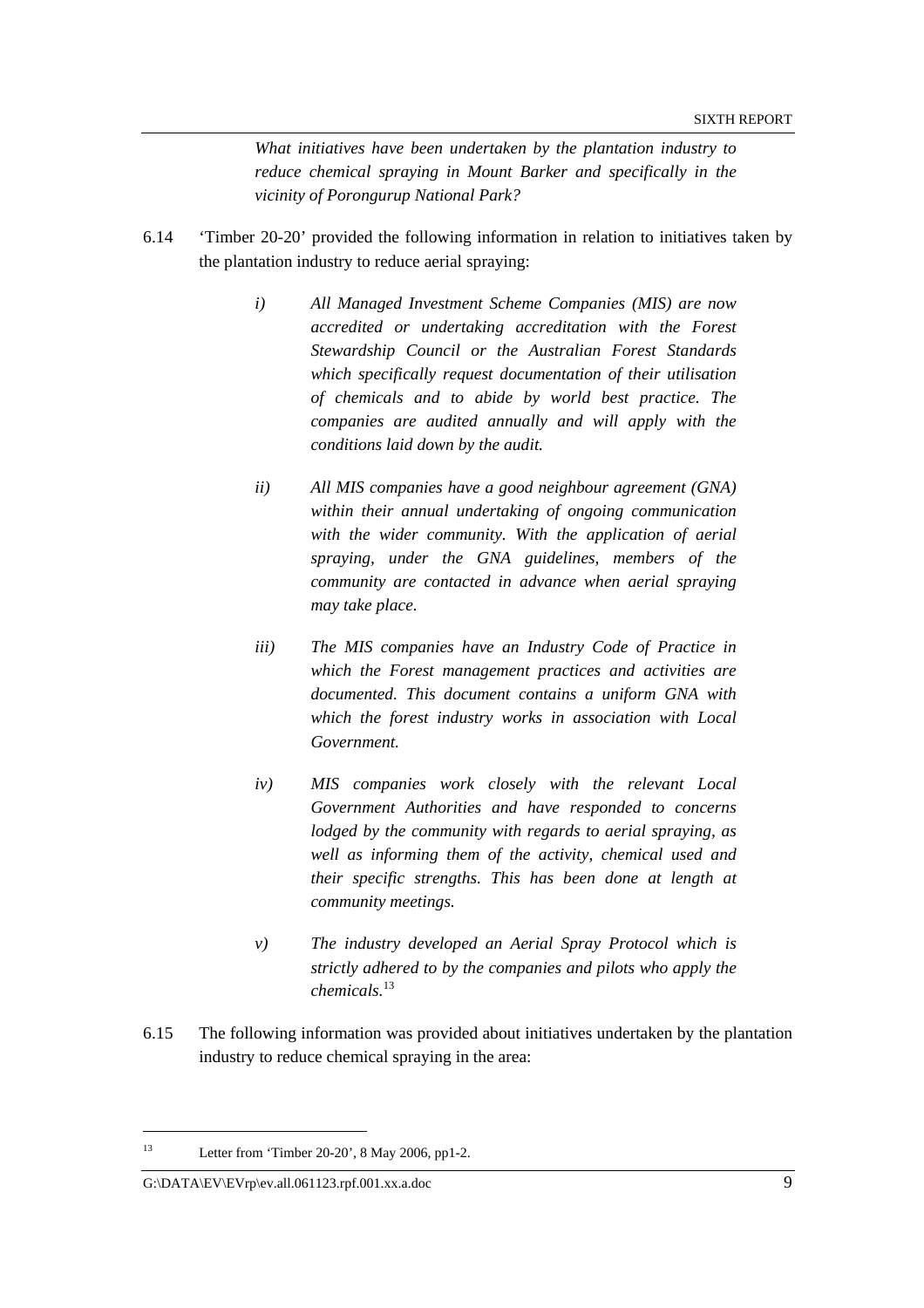- *i) No spraying has occurred in the Porongurup National Park by any company in 2005.*
- ii) No companies have or will aerial spray in Mt Barker.<sup>14</sup>
- 6.16 The Committee wrote to 'Timber 20-20' seeking further clarification about aerial spraying in the vicinity of Porongurup National Park and asked the following:

*The Committee would like to know if any spraying has taken place around or near the National Park or Mt Barker.*

6.17 'Timber 20-20' replied:

*There has been no aerial spraying within 5km radius of the Porongurup National Park in 2005, nor will there be in the future… As for near Mt Barker, within a radius of 5kms and more, no aerial spraying has taken place near the township neither will there be in the future. In 2005 there was very little aerial spraying in the Blue Gum region and Timber 20-20 is anticipating that this may be reduced in subsequent years.*<sup>15</sup> 

- 6.18 The Committee took account of the initiatives undertaken by the forestry industry on chemical spraying. These include the process of accreditation, the establishment of an Industry Code of Practice and an Aerial Spray Protocol, as well as the good working relationship between the industry and Local Government.
- 6.19 The Committee acknowledged the forestry industry practice of reducing chemical spraying.
- 6.20 **The Committee finalised petitions 2 and 15 on 21 June 2006**.
- 6.21 The Committee acknowledged the petitioners contribution to the debate and considered that this issue had been brought to the attention of Parliament by the tabling of the petitions in the Legislative Council.

#### **Petition No 29 - Sorry Day Public Holiday**

6.22 On 23 May 2006, Hon Giz Watson MLC tabled a petition in the Legislative Council [TP#1538] containing 90 signatures stating that:

> *We, the undersigned residents of Western Australia, say that those Aboriginal and Torres Straight Islander people removed from their families under State and Commonwealth laws and policies (the*

<sup>14</sup> Ibid.

<sup>15</sup> Electronic mail from 'Timber 20-20', 1 June 2006, p1.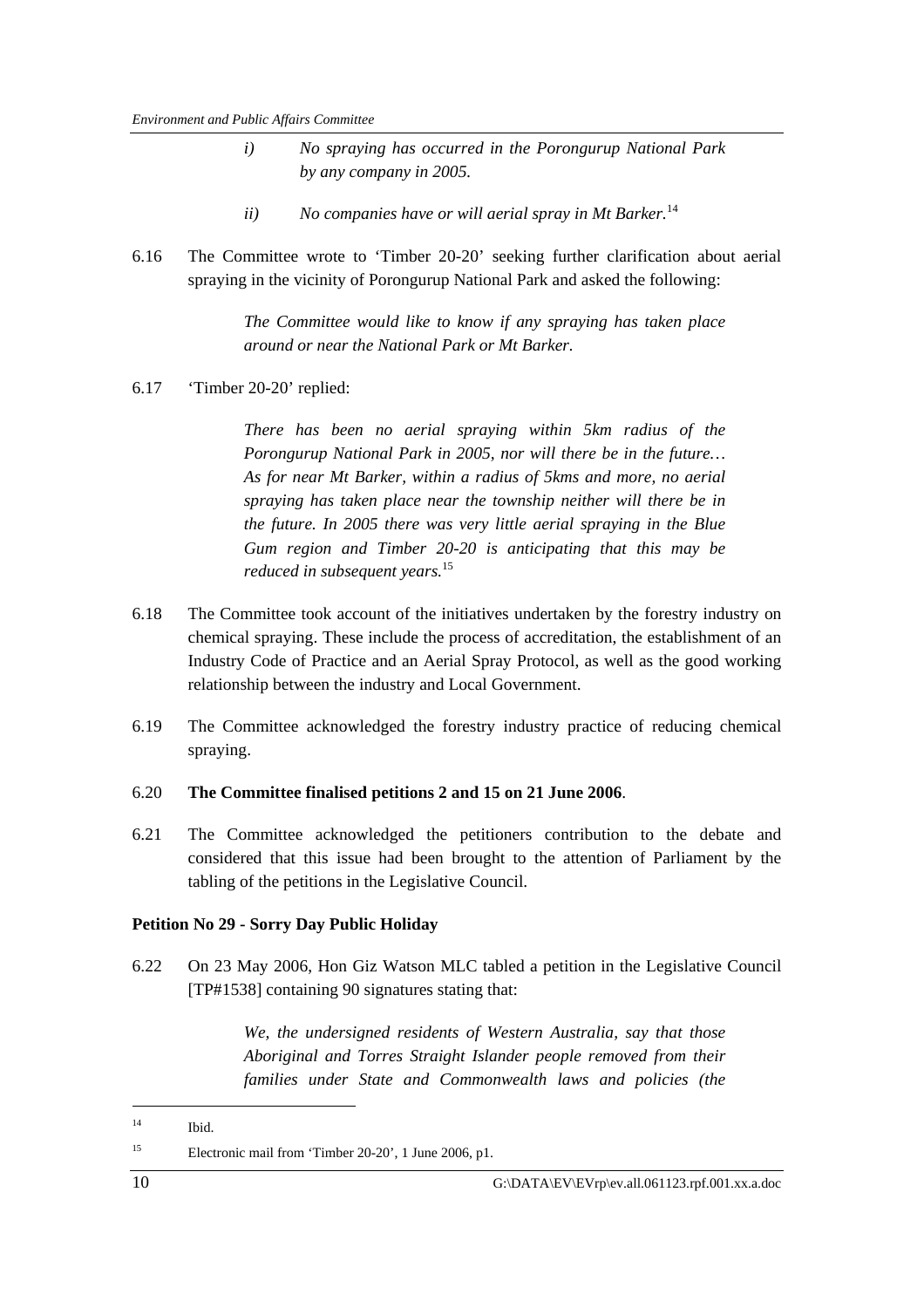*"Stolen Generations"), and the legacy of their removal, are deserving of permanent recognition in the Western Australian community* 

*… the petitioners request that the Legislative Council will legislate to declare May 26th, which has become known as Sorry Day, a public holiday throughout Western Australia.*<sup>16</sup>

- 6.23 The Committee received a submission from the principal petitioner and the tabling Member.
- 6.24 The Committee noted the 10 existing Public and Bank holidays, which are as follows:

 *New Year's Day (1st January).* 

*Australia Day (26th January or, when that day falls on a Saturday or Sunday, the first Monday following the 26th January).* 

*Labor Day (Monday on or first Monday following the 1st March).* 

*Good Friday.* 

*Easter Monday.* 

*Anzac Day (25th April).* 

*Foundation Day (Monday on or first Monday following the 1st June).* 

*Celebration Day for the Anniversary of the Birthday of the Reigning Sovereign (day to be appointed annually by proclamation published in the Government Gazette at least 3 weeks before the day so appointed).* 

*Christmas Day (25th December).* 

*Boxing Day (26th December).* 

*When New Year's Day, Anzac Day, or Christmas Day falls on a Saturday or Sunday the next following Monday is also a public holiday and bank holiday.* 

*When Boxing Day falls on a Saturday the next following Monday is also a public holiday and bank holiday.* 

<sup>16</sup> Hon Giz Watson MLC, Western Australia, Legislative Council, *Parliamentary Debates (Hansard),*  23 May 2006, p2927.

G:\DATA\EV\EVrp\ev.all.061123.rpf.001.xx.a.doc 11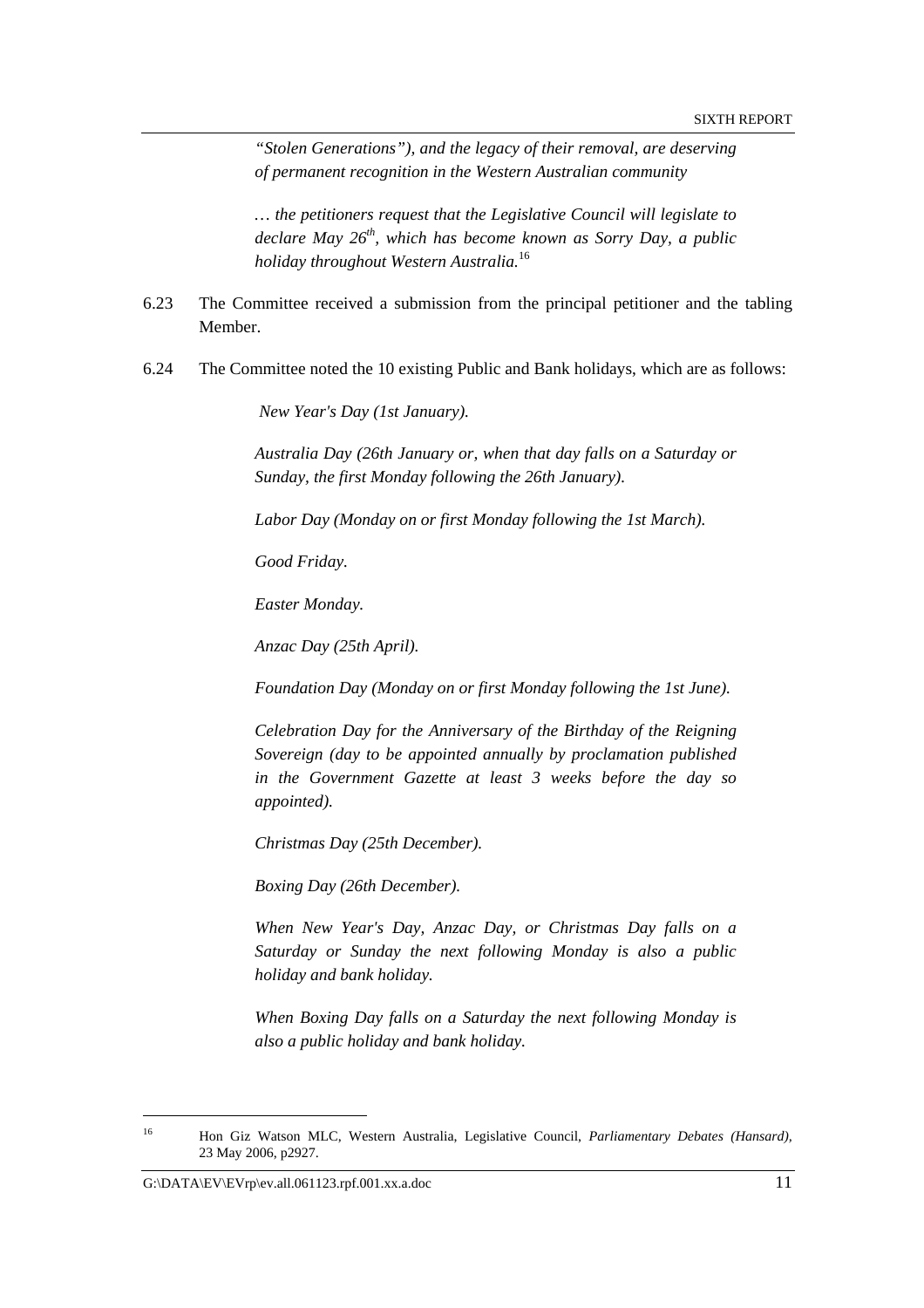*When Boxing Day falls on a Sunday or Monday the next following Tuesday is also a public holiday and bank holiday.* <sup>17</sup>

- 6.25 At its meeting on 21 June 2006, the Committee resolved to write to the Minister for Indigenous Affairs requesting comment on the terms of the petition and the submission and to enquire about the range of events scheduled for Reconciliation Day.
- 6.26 The Committee received a response from the Hon Sheila McHale MLA, Minister for Indigenous Affairs.
- 6.27 The Minister acknowledged that the States have responsibility for determining bank and public holidays – but not for determining nationally recognised public holidays such as ANZAC Day and Australia Day. The Minister continues:

*So while the Western Australian Parliament would have the authority to legislate Sorry Day as a public holiday it does not have the power to replace a nationally recognised public holiday such as Australia Day. This change would require the assent of the Federal*  Government.<sup>18</sup>

- 6.28 The Minister agreed with the tabling Member that there would be opposition from business, and employer groups, to the creation of a new public holiday. She also made the point that those groups would also likely oppose the scrapping of Australia Day in favour of Sorry Day *"given the likely disruption this change would have on work practices"*. 19
- 6.29 The Minister outlined a number of programs and reconciliation and celebratory events on indigenous issues. These included various  $ENRICH^{20}$  programs which are based on the philosophy of promoting reconciliation through Indigenous heritage and culture. ENRICH is a program administered by the Department of Indigenous Affairs and it began as an internal branding initiative in 2003.
- 6.30 The programs included the ENRICH PALS<sup>21</sup> Schools Reconciliation Awards; ENRICH Cultural sponsorships and Grants; the ENRICH Swan Foreshore Walk Trail Indigenous Interpretive Trail and ENRICH Corporate.

<sup>17</sup> Second Schedule, *Public and Bank Holidays Act 1972*.

<sup>&</sup>lt;sup>18</sup> Letter from Hon Sheila McHale MLA, Minister for Indigenous Affairs, 14 July 2006, p1.

 $^{19}$  Ibid.

<sup>&</sup>lt;sup>20</sup> The ENRICH symbol is representative of rock art with the open hand symbolising harmony, optimism, well-being and a welcoming and inviting nature for the program. The letter "e" in the palm of the hand forms a path that leads to the sharing and passing on of knowledge and wisdom from one person to another, and the signature suggests a respect and acknowledgement of the past and a journey to a united future enriched by the sharing and appreciation of Indigenous heritage and culture.

<sup>&</sup>lt;sup>21</sup> PALS is an acronym for Partnership, Acceptance Learning and Sharing – key tenets for achieving project success and reconciliation.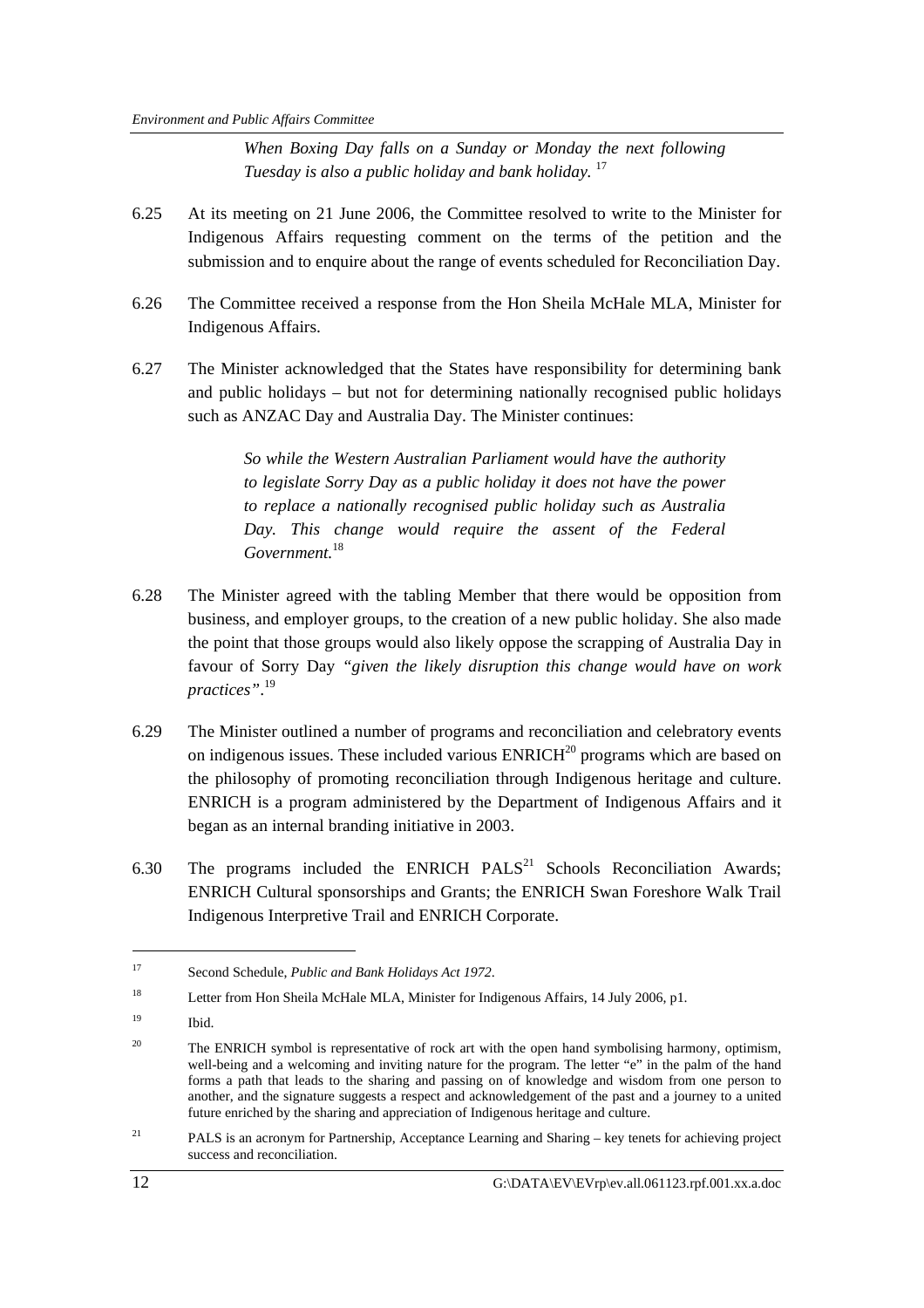- 6.31 NAIDOC<sup>22</sup> celebrations are held around Australia in the first full week in July to celebrate the history, culture and achievements of Aboriginal and Torres Strait Islander People.
- 6.32 There are also dedicated Aboriginal celebratory activities in the Shire of Bassendean, the City of Joondalup and the City of Armadale, and in Edith Cowan, Curtin and Murdoch Universities.

#### 6.33 **In view of the above, the Committee finalised this petition on 23 August 2006**.

6.34 The Committee acknowledged the petitioner's contribution to the debate and considered that this issue had been brought to the attention of Parliament by the tabling of the petition in the Legislative Council.

## **Petition No 30 - Select Committee into Wait Times for Children needing Therapeutic Services**

6.35 On 25 May 2006, Hon Barbara Scott MLC tabled a petition in the Legislative Council [TP#1541] containing 465 signatures stating that:

> *We, the undersigned residents of Western Australia support the establishment of a Select Committee of Inquiry into the long waiting times that children and their families endure before they are assessed and then receive therapeutic treatment.*

> *The petitioners request the Legislative Council to establish a Select Committee of Inquiry into wait times for children needing therapeutic services.*<sup>23</sup>

- 6.36 On 24 May 2006, Hon Barbara Scott MLC moved a motion in the Legislative Council to establish a Select Committee into waitlists for children to access Therapeutic Interventions.
- 6.37 The motion read as follows:
	- *(1) A committee of three members is appointed, any two of whom constitute a quorum.*
	- *(2) The committee is to enquire into and report on*

<sup>&</sup>lt;sup>22</sup> NAIDOC originally stood for National Aborigines and Islanders Day Observance Committee. The Committee was responsible for organising national activities during NAIDOC week, and the acronym has since become the name of the week itself.

<sup>23</sup> Hon Barbara Scott MLC, Western Australia, Legislative Council, *Parliamentary Debates (Hansard),*  25 May 2006, p3033.

G: $\Delta$ EV\EVrp\ev.all.061123.rpf.001.xx.a.doc 13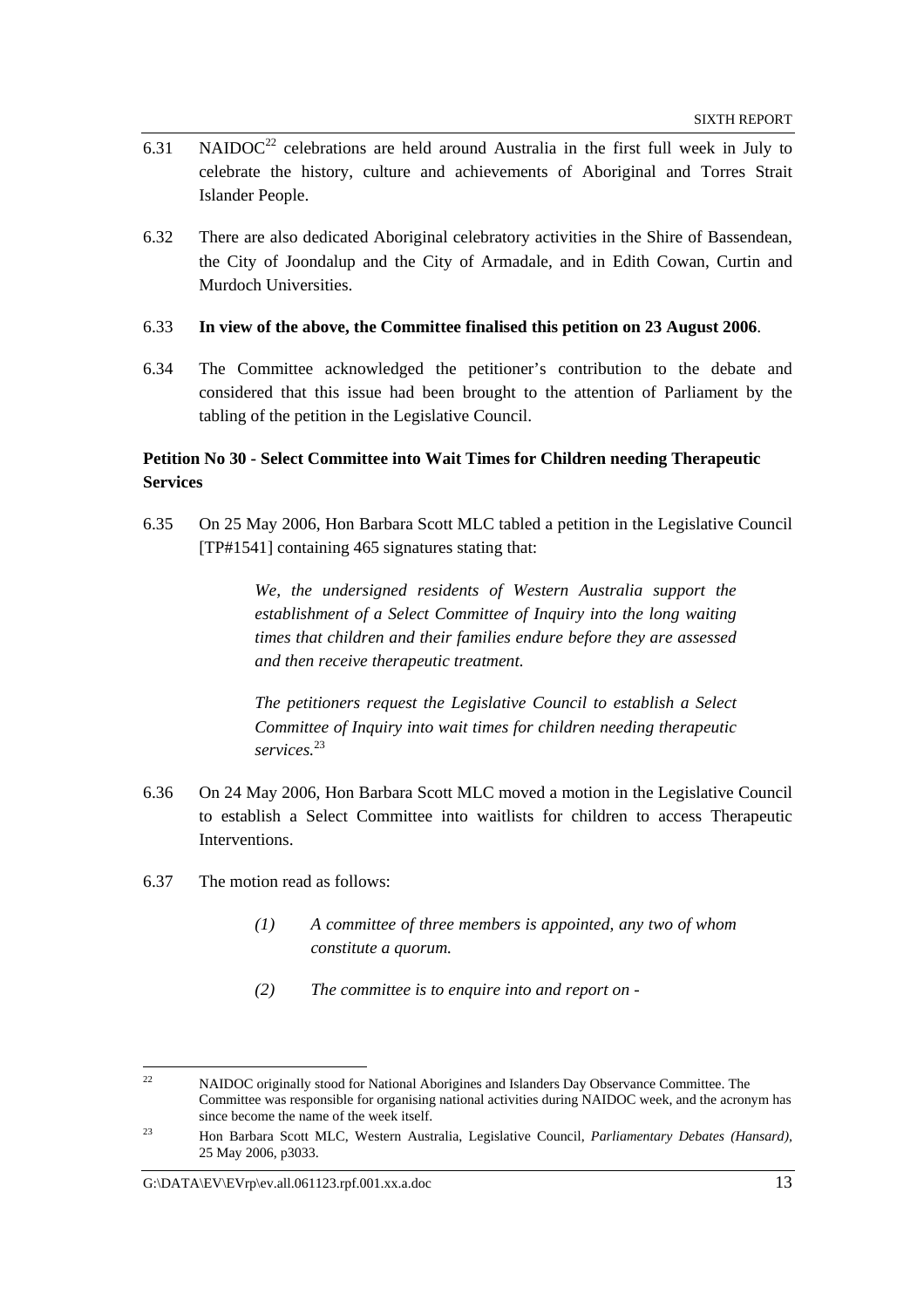| (a) | the long waitlists for children in Western Australia<br><i>accessing therapeutic interventions;</i>                                                                                                                                  |
|-----|--------------------------------------------------------------------------------------------------------------------------------------------------------------------------------------------------------------------------------------|
| (b) | the current and long-term impact of the long wait<br>times on the children and their families including the<br>financial cost of these delays;                                                                                       |
| (c) | the financial impact on the community and<br>government of these delays and the cost of reducing<br>them;                                                                                                                            |
| (d) | the ability of child development centres to respond to<br>children's needs;                                                                                                                                                          |
| (e) | the share of the health budget directed towards acute<br>care at the expense of world class preventable health<br>care in the early years of childhood development;                                                                  |
| (f) | the adequacy of funding of training and supervision<br>of new speech pathologists, occupational therapists,<br>physiotherapists, clinical psychologists, specialist<br>surgeons and other specially trained child therapists;<br>and |
| (g) | any other matters relating to therapeutic                                                                                                                                                                                            |

*(3) The committee, and the proceedings of the committee, are subject to chapter XXII of standing orders and it is to be regarded for all purposes as a committee appointed under* 

 *interventions for children in Western Australia.* 

- *(4) The committee may present interim reports without a requirement for leave.*
- *(5) The committee is to report to the house not later than 30 June 2006 and if the house do stand adjourned, the committee is to deliver its report to the President, who shall cause the same to be printed by authority of this order.*<sup>24</sup>
- 6.38 The debate on this motion resumed in the Legislative Council on 31 May 2006.

 *that chapter.* 

<sup>24</sup> Hon Barbara Scott MLC, Western Australia, Legislative Council, *Parliamentary Debates (Hansard),*  24 May, p2990.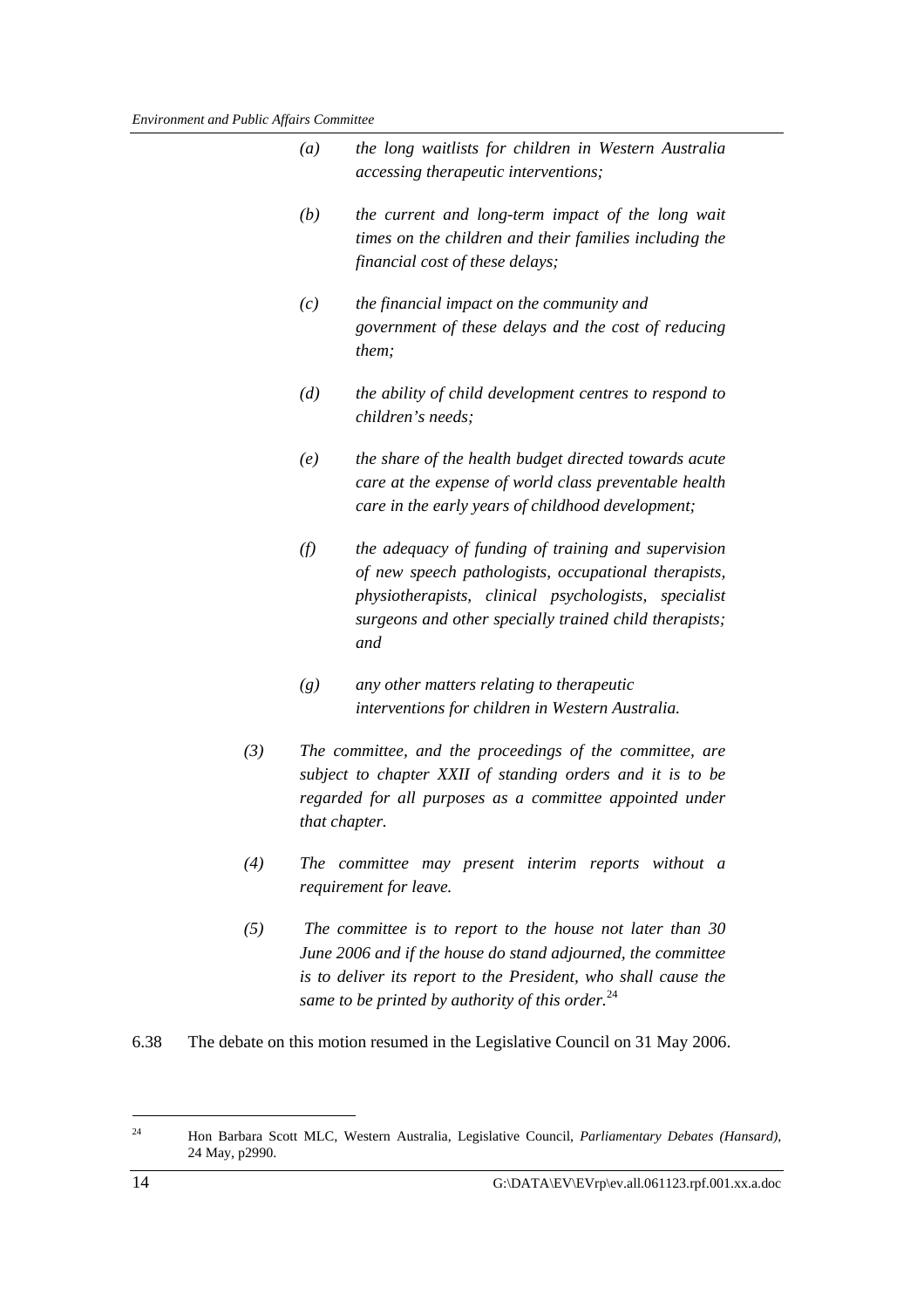6.39 The motion was put and lost. $25$ 

- 6.40 **Consequently, the Committee finalised this petition because the matter had been debated and was determined by a vote in the Legislative Council**.
- 6.41 The Committee acknowledged the petitioner's contribution to the debate and considered that the issues had been brought to the attention of Parliament by the tabling of the petition in the Legislative Council.

#### **Petition No 32 - Australind Rail Service**

6.42 On 24 August 2006, Hon Barry House MLC tabled a petition in the Legislative Council [TP#1780] containing 7252 signatures which was couched in the following terms:

> *We the undersigned residents of Western Australia are opposed to the Minister for Planning and Infrastructure, Hon Alannah MacTiernan's proposal to scale back the train service between Bunbury and Perth.*

> *The Australind train service is valued by the local community, particularly the elderly, who are able to book a seat, carry on luggage, access toilet facilities, as well as enjoy a more comfortable standard of transport.*

> *The plan to replace one of the return trips of this train service with coach transport will result in a significant loss of service to residents to the South West.*

> *Your petitioners therefore respectfully request the Legislative Council to oppose the State Government's proposal to down grade the train service between Bunbury and Perth.*<sup>26</sup>

- 6.43 The Planning and Infrastructure Minister Hon Alannah MacTiernan MLA released a statement on 7 August 2006 informing the public that the two daily return services on the Australind train between Bunbury and Perth would remain. $27$
- 6.44 The Committee wrote to the principal petitioner and the tabling Member seeking a submission on the terms of the petition.

<sup>25</sup> Western Australia, Legislative Council, *Parliamentary Debates (Hansard),* 31 May 2006, pp3254–3270.

<sup>26</sup> Hon Barry House MLC, Western Australia, Legislative Council, *Parliamentary Debates (Hansard),*  24 August 2006, p5142.

<sup>27</sup> Hon Alannah MacTiernan MLA, 'Australind passenger services to stay as they are', *Media Release*, 7 August 2006.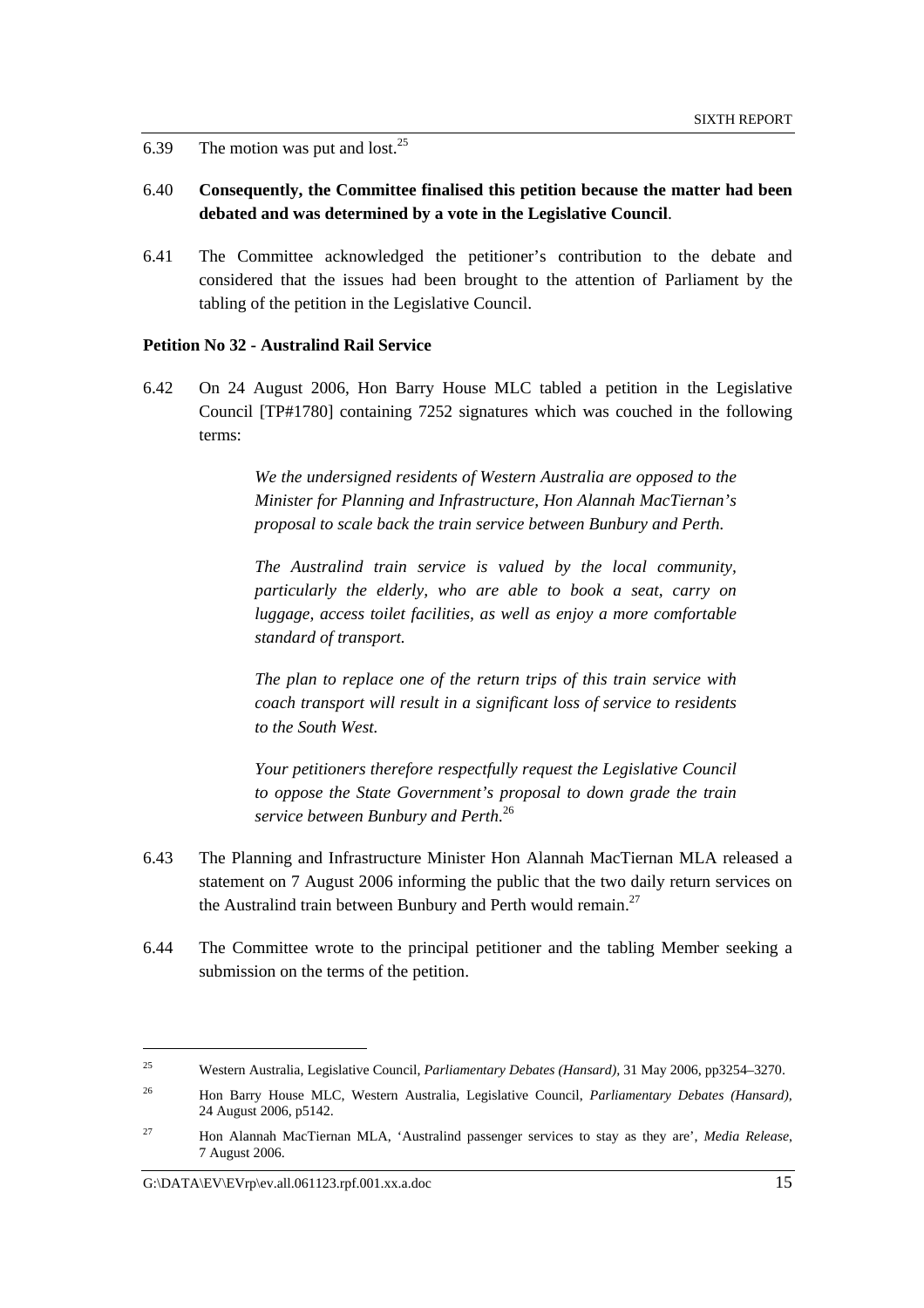6.45 The principal petitioner informed the Committee Clerk that he would not be sending in a submission and was satisfied with the outcome.

## 6.46 **The Committee finalised this petition on 18 October 2006 because this issue had been resolved**.

6.47 The Committee acknowledged the petitioner's contribution to the debate and considered that the issue had been brought to the attention of Parliament by the tabling of the petition in the Legislative Council.

#### **Petition No 27 - New Primary School in Hillarys**

6.48 On 15 March 2006, Hon Peter Collier MLC tabled a petition in the Legislative Council [TP#1329] containing 406 signatures, which was couched in the following terms:

> *To the President and Members of the Legislative Council of the Parliament of Western Australia in Parliament assembled.*

> *We the undersigned residents of Western Australia support the planning and establishment of a new primary school in the Hillarys electorate. We note that:*

> *there was no allocation in the 2005-06 State Budget for a new primary school in Hillarys;*

> *the present school is 32 years old, constructed of asbestos and requires continuing expensive maintenance;*

> *land previously allocated to a new primary school was sold in late 2002; and*

> *the Hillarys community continues to grow without a corresponding increase in government schooling infrastructure to accommodate primary school aged children.*

> *Your petitioners therefore respectfully request the Legislative Council to urge the Government to commit funds to plan for and establish a new primary school in the Hillarys electorate.*

*And your petitioners as in duty bound, will ever pray.* 28

<sup>28</sup> Hon Peter Collier MLC, Western Australia, Legislative Council, *Parliamentary Debates (Hansard),*  15 March 2006, p499.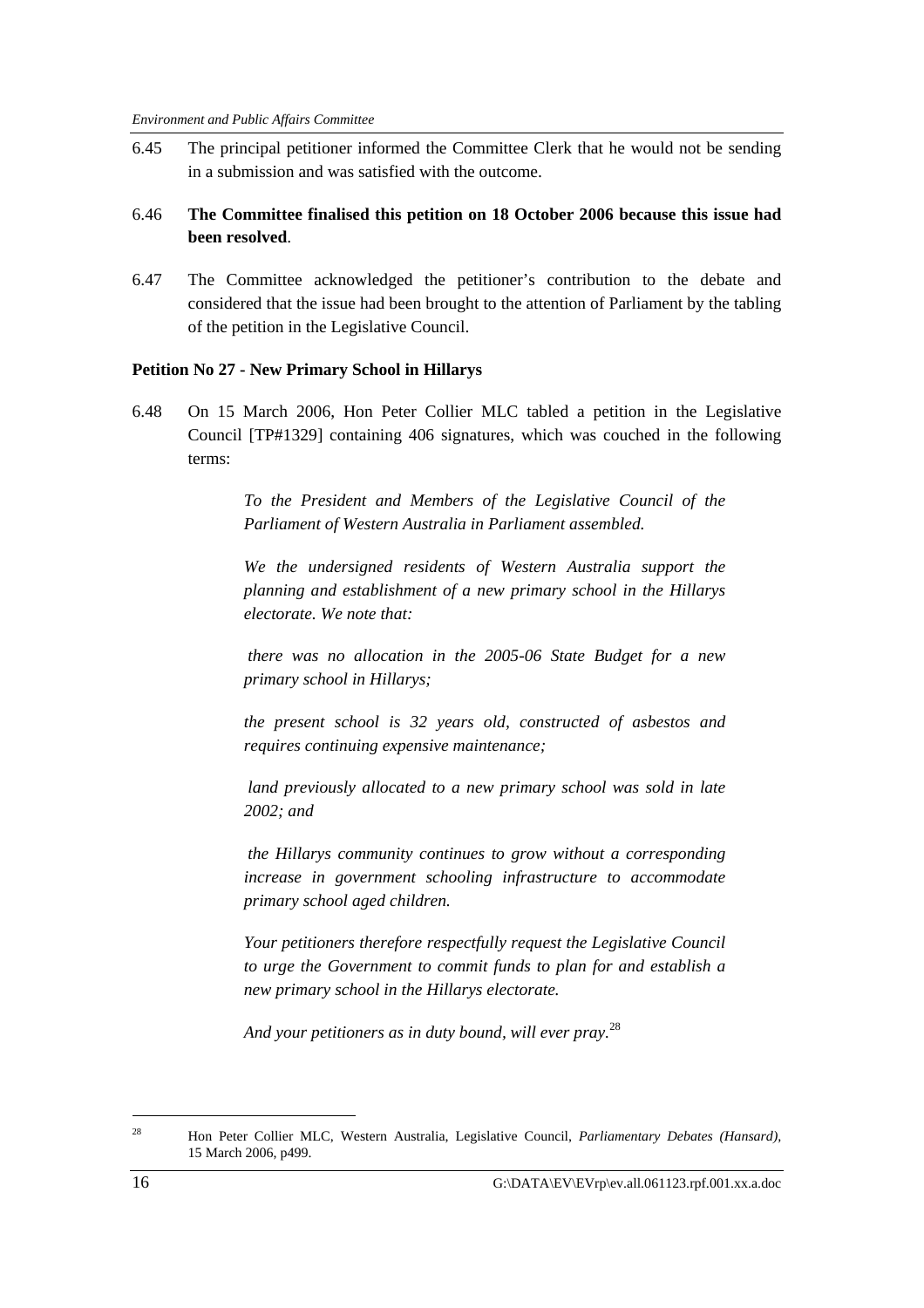- 6.49 The Committee received a submission from the tabling Member and from the principal petitioner. The Committee also received a CD from the principal petitioner with a number of photographs, some of which were taken at the school in February 2006. The photographs show various levels of structural damage.
- 6.50 In his submission, the tabling Member Hon Peter Collier MLC, highlighted his concern with the following:

*With the approval of the Deputy Principal, I recently conducted a thorough investigation of Hillarys Primary School. I must admit to being quiet concerned with regard to numerous structural components of the school. Specific areas that concerned me include; open gaps in the ceiling, poor lighting, leaking rooves, rusted piping and dated wiring. In particular, I am concerned with the asbestos roofing throughout the school. In several places there are holes in the asbestos, which would definitely lead to safety concerns for the children and staff.*<sup>29</sup>

6.51 The petitioners stated that the present school is 32 years old, is constructed of asbestos and requires continuing expensive maintenance. They expressed concern with the ongoing deterioration of the school, and particularly the asbestos problem. They maintained that:

> *The construction of Hillarys Primary is flat roofs, and the water sitting on the asbestos will continue to break it down and cause continuing deterioration.*<sup>30</sup>

- 6.52 The Committee noted the following questions asked by the Hon Barry House MLC in the Legislative Council on 8 November 2005:
	- *(1) When and for how much did the government sell land previously allocated for a new school at Hillarys?*
	- *(2) Were any of the proceeds of the sale set aside for maintenance of the present Hillarys Primary School?*
	- *(3) If not why not?*
	- *(4) What are the maintenance priorities for the school and how much has been allocated to address these problems at the school in 2005, 2006 and 2007?*

<sup>29</sup> Letter from Hon Peter Collier MLC, 3 April 2006, p1.

<sup>30</sup> Letter from Principal Petitioner, 11 April 2006, p2.

 $G:\Delta EV\to V\to V\to V\to V\to 0$  and  $\sim 17$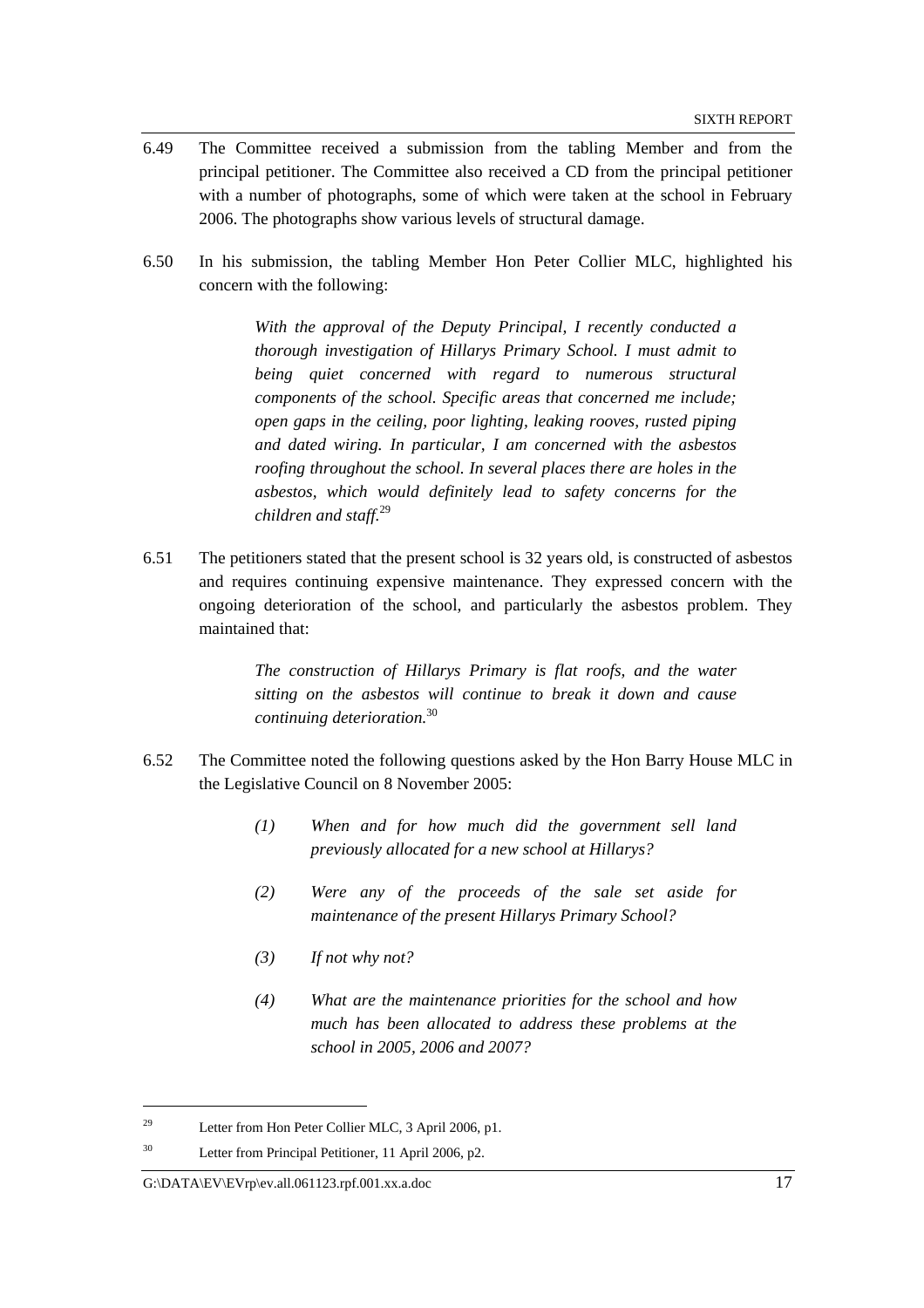- 6.53 The Minister for Education and Training, Hon Ljiljanna Ravlich MLC replied:
	- *(1) On 7 January 2003 for \$4.78 million.*
	- *(2)-(3) No. Maintenance is funded separately.*
	- *(4) The maintenance priorities are:*

 *Repairs to roof plumbing \$1 500 Rectification of displaced and broken paving \$1 000 Replacement of some floor coverings \$4 500 Repairs to bitumen car park \$3 000 Investigation and rectification of stormwater issues \$2 500 Rectification of rusted veranda \$2 000 Internal and external painting \$30 000* 

 *It is not possible to provide information relating to specific budget allocations for maintenance, as district offices will determine priorities and allocate funding accordingly.*<sup>31</sup>

6.54 The Committee received a response to the petition from the Minister for Education and Training, who provided the following information in relation to the petitioners requests for a new primary school at Hillarys:

> *Student enrolments at Hillarys Primary School have declined from 660 students in 1988 to 477 students in 2006. Although some fluctuations in enrolments in forthcoming years are likely, the school has a surplus number of permanent classrooms and is expected to be*  able to accommodate future enrolments from the locality of Hillarys.<sup>32</sup>

- 6.55 The Minister stated that the allocation of funds to address maintenance issues at schools is made by each district education office. She also stated that an amount of \$46, 136 was allocated in 2005/06 to address outstanding maintenance matters at Hillarys Primary School.
- 6.56 The Committee noted the following questions which were asked by the Hon Peter Collier MLC in the Legislative Council on 31 May 2006:

<sup>&</sup>lt;sup>31</sup> Hon Ljiljanna Ravlich MLC, Minister for Education and Training, Western Australia, Legislative Council, *Parliamentary Debates (Hansard),* 9 November 2005, p6953.

<sup>&</sup>lt;sup>32</sup> Letter from Hon Ljiljanna Ravlich MLC, Minister for Education and Training, 4 July 2006, p1.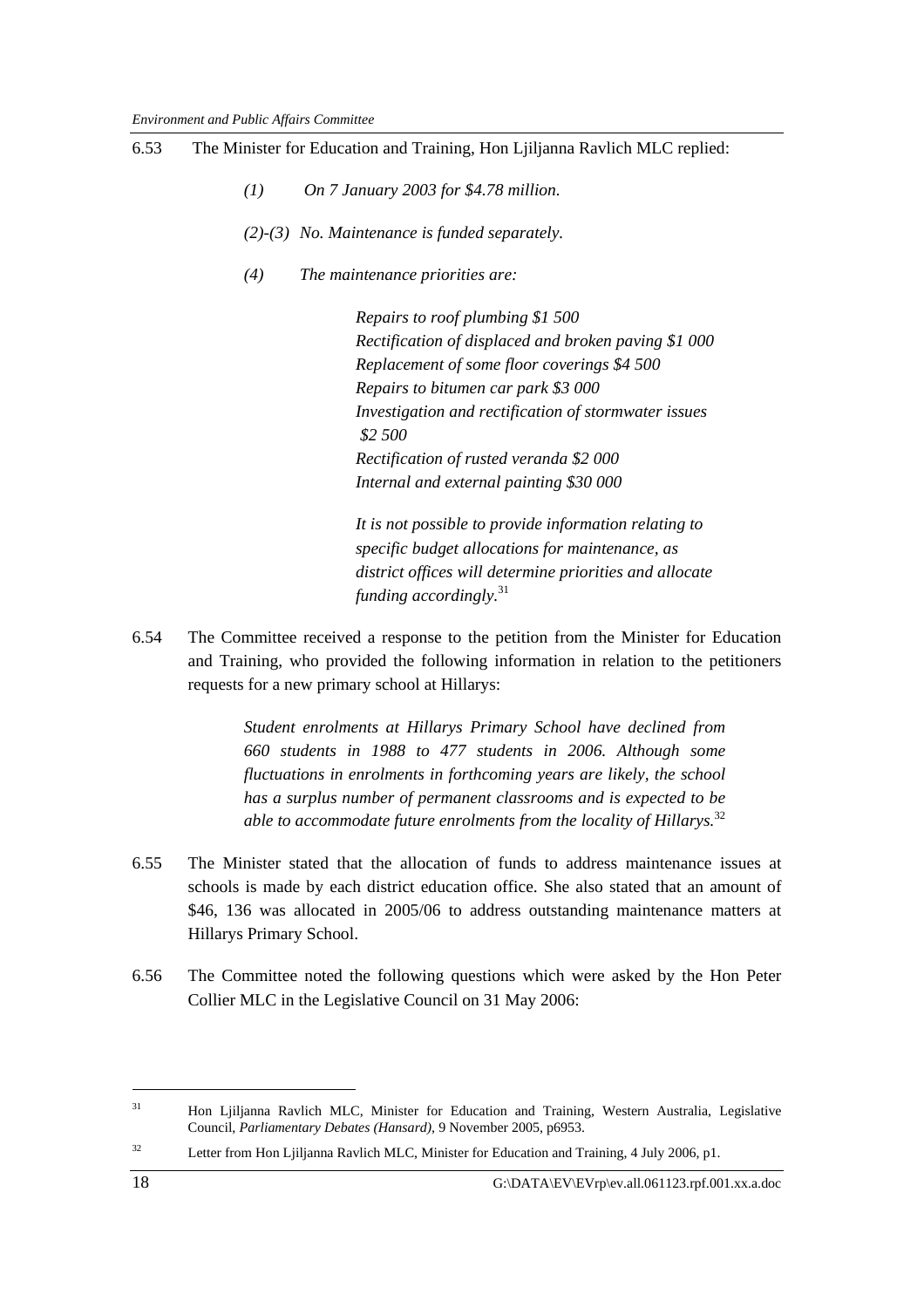- *(1) Has WorkSafe received complaints regarding asbestos roofs, ceilings and walls in government schools?*
- *(2) If yes to (1), which schools?*
- *(3) If yes to (1), have inspectors attended these schools to investigate these complaints; and, if not, why not?*
- *(4) If yes to (1) and (3), what schools were found to have asbestos, which constitutes a potential health risk, and what strategies were introduced to overcome the problems?*<sup>33</sup>
- 6.57 Hon Jon Ford MLC, Minister for Fisheries representing the Minister for Employment Protection replied:

*I thank the member for some notice of this question. The Minister for Employment Protection has supplied the following answer -* 

- *(1) Yes, in 2006 the WorkSafe database identified three complaints involving asbestos and specifically identifying government schools.*
- *(2) Carine Senior High School, Hillarys Primary School and Lynwood Primary School.*
- *(3) Carine Senior High School, yes. Hillarys Primary School, yes. Lynwood Primary School, no.*

 *WorkSafe received a copy of a letter complaining to the Department of Education and Training. WorkSafe liaised with the department and, based on the contents of the letter, WorkSafe determined that the issues were within the Department of Education and Training's responsibility.* 

*(4) Asbestos cement products in sound condition and, left undisturbed, present little risk to the general community. However, WorkSafe took the following actions. At Carine Senior High School an improvement notice was issued requiring the Department of Education and Training to identify and assess all asbestos-containing materials at the Carine Senior High School and provide an on site register. This notice has been complied with.* 

<sup>33</sup> Hon Peter Collier MLC, Western Australia, Legislative Council, *Parliamentary Debates (Hansard),*  31 May 2006, p3275.

G: $\Delta$ EV\EVrp\ev.all.061123.rpf.001.xx.a.doc 19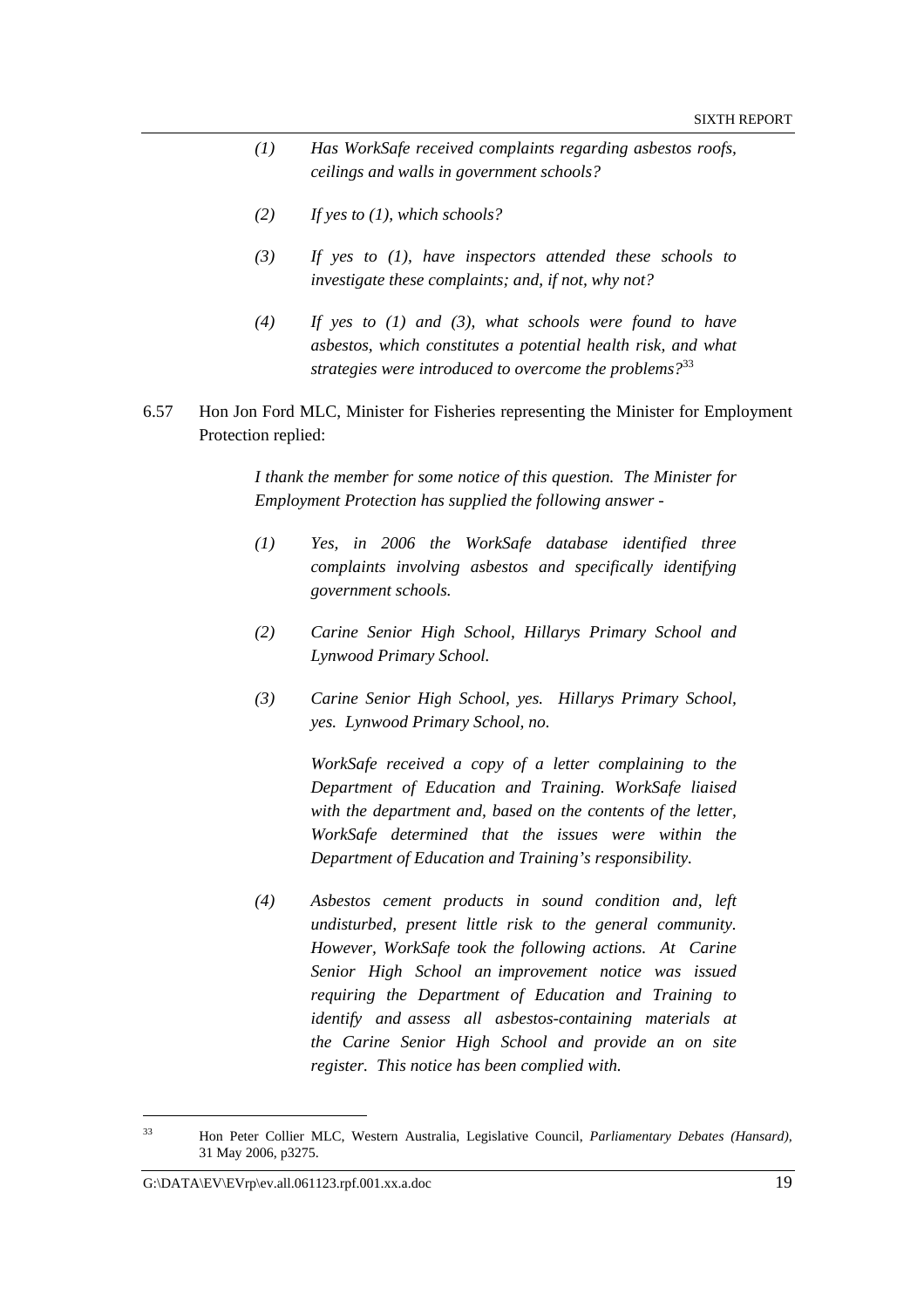*At Hillarys Primary School three improvement notices were issued requiring the Department of Education and Training to identify and assess and provide an on-site asbestos-containing materials register at the Hillarys Primary School - the notice has now been complied with; identify and assess asbestos-containing materials and provide on site registers at all schools - this notice is still current; and train all principals in their role and responsibilities in asbestos management - this notice is still current.* 34 

6.58 In relation to the asbestos issue the Minister for Education and Training provided the following information:

> *An inspection of the school was recently conducted by representatives from the Department of Education and Training, the Department of Housing and Works, the School Principal and the Parents and Citizens' Association in regard to the asbestos containing materials (ACMs) at the school. It was revealed that the ACMs were not sufficiently deteriorated to warrant immediate removal.*

> *Where damage to ACMs occurs, a management regime exists to effectively deal with the matter. A priority 1 call lodged with the Department of Housing and Works call centre will ensure remedial action to make safe any damaged ACMs within 24 hours.*

> *The Department of Education and Training shares the ultimate goal expressed in the National Occupational Health and Safety Commission Code of Practice – for all workplaces to be free of ACM. However, this must be considered in light of competing demands for limited resources. Notwithstanding this, the Department remains committed to providing a safe and healthy environment for all students and staff.*<sup>35</sup>

- 6.59 The Committee wrote to the Minister for Education and Training with the following questions:
	- *a) Where in the list of priorities does Hillarys Primary school sit in terms of having its asbestos roof and ceiling panels replaced?*

<sup>35</sup> Letter from Hon Ljiljanna Ravlich MLC, Minister for Education and Training, 4 July 2006, pp1-2.

<sup>&</sup>lt;sup>34</sup> Hon Jon Ford MLC, Minister for Fisheries representing the Minister for Employment Protection, Western Australia, Legislative Council, *Parliamentary Debates (Hansard),* 31 May 2006, p3276.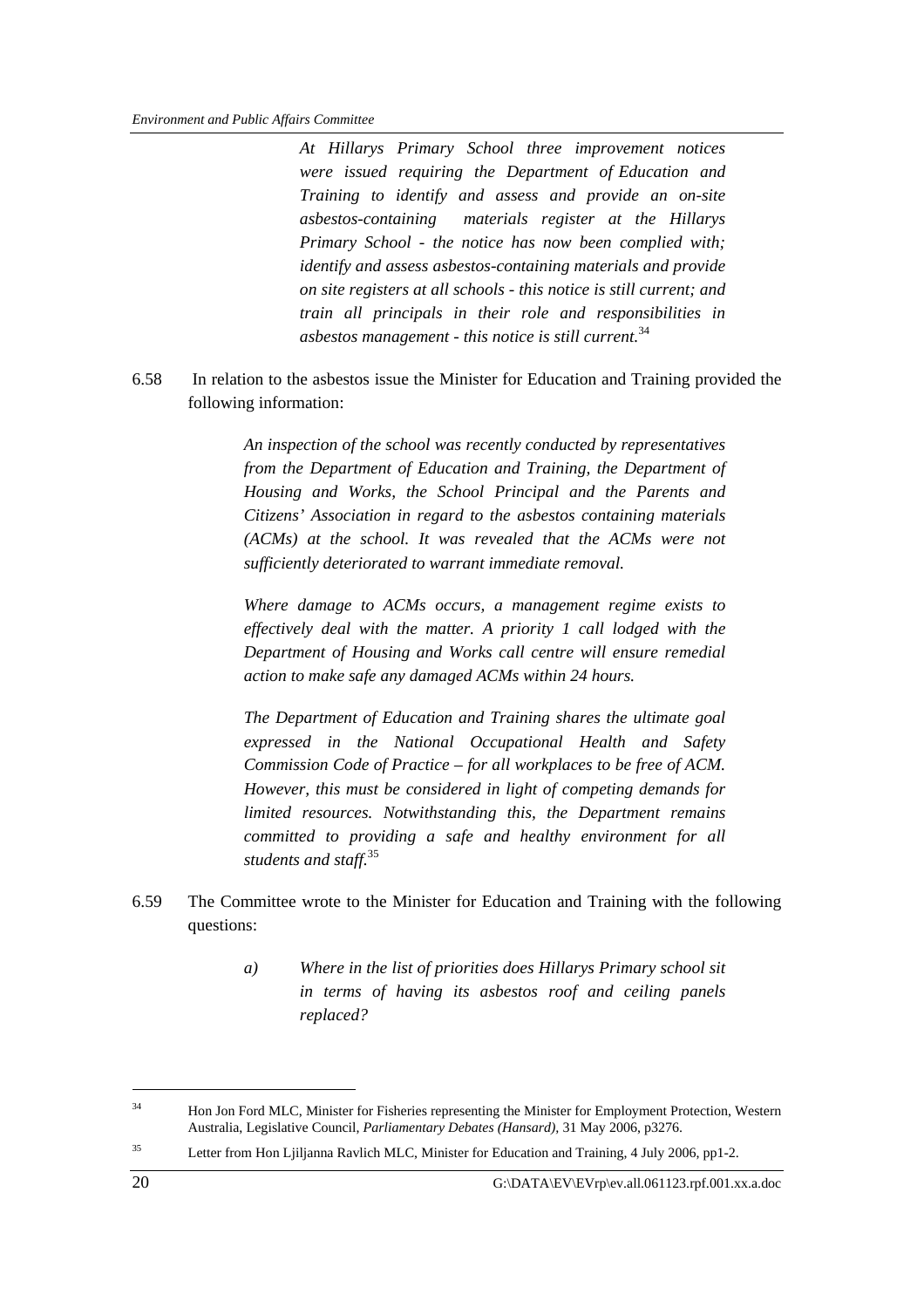- *b) In which year is it anticipated to replace the asbestos roof and ceiling panels at Hillarys Primary school?*
- *c) Have all the Worksafe notices for Hillarys Primary school been fully complied with?*<sup>36</sup>
- 6.60 The Minister for Education and Training replied:
	- *(a) No priority list of schools for the removal of asbestos containing materials has been established.*
	- *(b) The roof of Hillarys Priamary School is clad with aluminium sheeting and not asbestos containing material. However, it is understood that the eaves beneath the roof are constructed with asbestos cement sheeting. Where building elements constructed with asbestos containing material have been damaged or found to have become badly deteriorated, the defective material is either repaired or replaced with non asbestos material as part of the school's normal building maintenance activity.*
	- *(c) I am advised that there are no outstanding WorkSafe WA notices applicable to Hillarys Primary School.*<sup>37</sup>
- 6.61 The Committee noted with interest the following 'reported' comments by Mr Howard Milne, the former Principal of Hillarys Primary School, who said:

*… he was not taking sides in the matter but he believed the school was functioning well, its grounds were attractive and its structural needs were no different to those of lots of other schools.*<sup>38</sup>

- 6.62 The Committee acknowledged the above comments from the Minister for Education and Training that the roof of Hillarys Primary School does not contain asbestos material and that there are no outstanding WorkSafe notices applicable to the school.
- 6.63 **In view of the fact that there are no outstanding WorkSafe notices for Hillarys Primary School, the Committee finalised this petition on 25 October 2006**.

<sup>&</sup>lt;sup>36</sup> Letter to Hon Ljiljanna Ravlich MLC, Minister for Education and Training, 28 August 2006, p1.

<sup>&</sup>lt;sup>37</sup> Letter from Hon Ljiljanna Ravlich MLC, Minister for Education and Training, 22 September 2006, p1.

<sup>38</sup> John Murphy, 'Old school a danger', *Wanneroo Times*, 28 March 2006, p1.

G:\DATA\EV\EVrp\ev.all.061123.rpf.001.xx.a.doc 21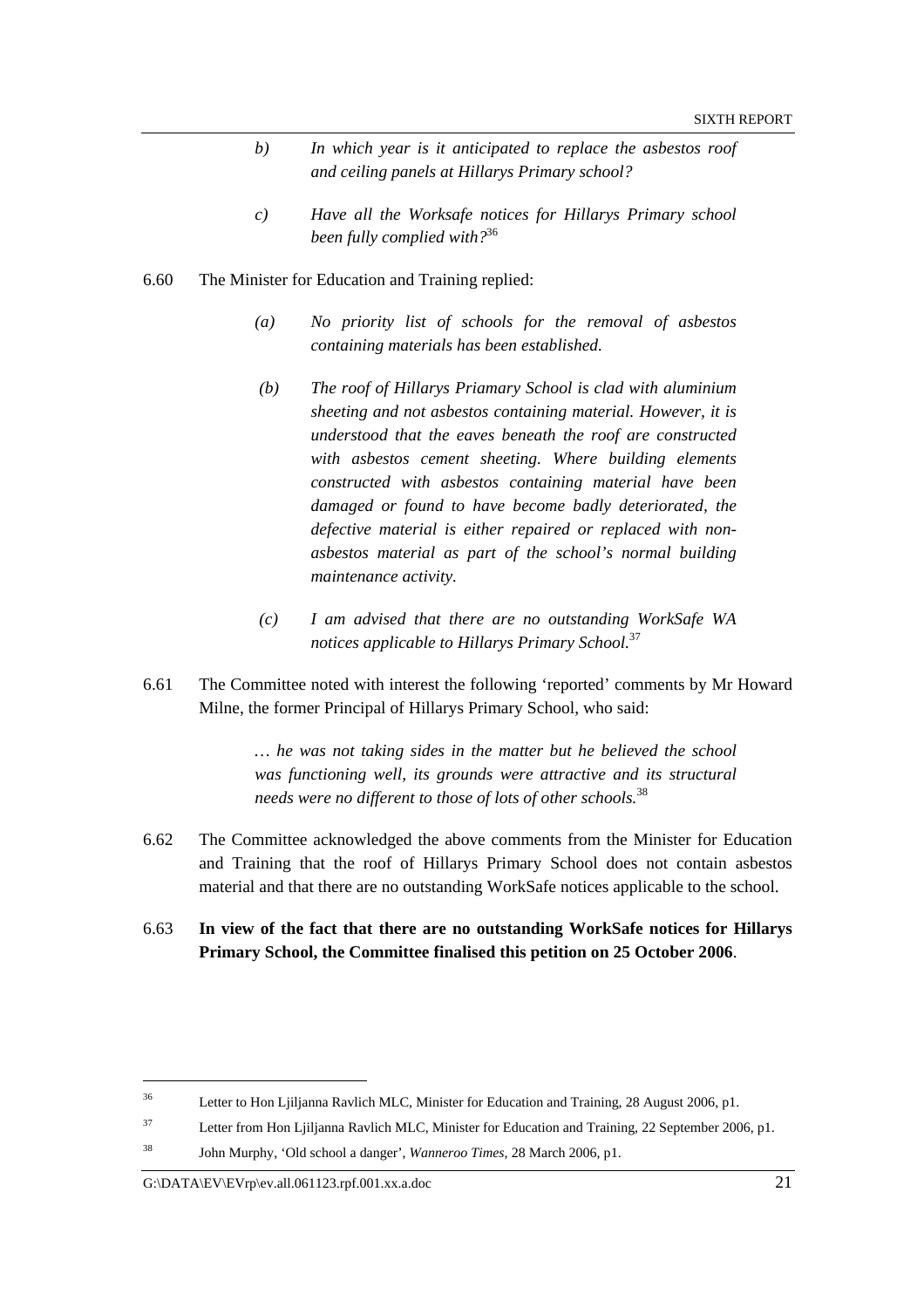- 6.64 The Committee noted that the Standing Committee on Public Administration was conducting inquiries during October 2006 into asbestos containing materials in WA schools.<sup>39</sup>
- 6.65 The Committee acknowledged the concerns of the petitioners and the hazards associated with asbestos. The Committee considered that the issues raised in the petition had been brought to the attention of Parliament by the tabling of the petition in the Legislative Council.

#### **Petition No 28 - Infill Deep Sewerage for Spearwood, Hamilton Hill and Munster**

6.66 On 2 May 2006, Hon Barbara Scott MLC tabled a petition in the Legislative Council [TP#1475] containing 20 signatures which was couched in the following terms:

> *We the undersigned residents of Western Australia support the prioritisation of infill deep sewerage to all residential properties in Spearwood, Hamilton Hill and Munster as the current septic tank systems are collapsing one by one as a result of complete saturation and there is a danger of possible leakage into the groundwater system.*

> *Your petitioners therefore respectfully request the Legislative Council to recommend that reticulated deep sewerage systems be installed immediately to all remaining residential properties in the suburbs of Spearwood, Hamilton Hill and Munster in order to avert a possible health and environmental disaster in the future.*<sup>40</sup>

- 6.67 The Committee wrote to the tabling Member and the principal petitioner, inviting a written submission, and to the Minister for Water Resources for comment on the terms of the petition.
- 6.68 A submission was received from the tabling Member as was a response from the Minister for Water Resources.
- 6.69 Hon Barbara Scott MLC made the following points in her submission:

*That the suburbs of Spearwood, Hamilton Hill and Munster are between forty and fifty years old and all houses have septic tank systems. These systems are now collapsing, despite the best efforts of the residents, many of whom have either installed a second septic tank, or have to have the original tank pumped out on a regular basis* 

<sup>39</sup> Mr Peter McCaffrey, Chief Finance Officer*,* Department of Education and Training, *Transcript of Evidence,* 18 October 2006.

<sup>40</sup> Hon Helen Morton MLC, Western Australia, Legislative Council, *Parliamentary Debates (Hansard),*  2 May 2006, p1760.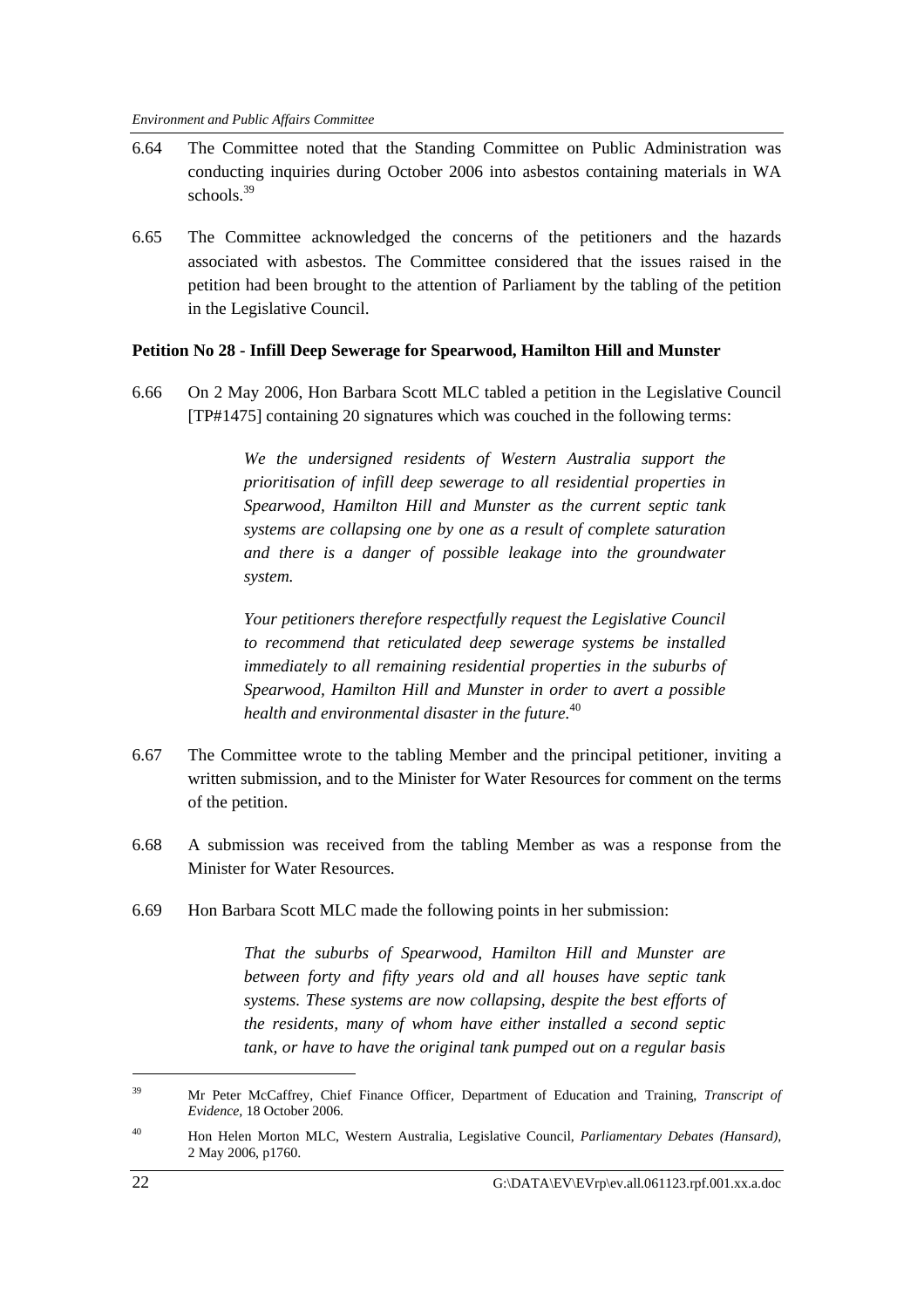*at a cost of \$600. The ground is predominantly limestone and of a hilly nature, and drainage is now only working for those residents on raised ground, with those in the valleys having to cope with septic waste on a daily basis.* 

*Infill sewerage in these areas was originally scheduled for completion in 2004. However, in response to a Parliamentary question on 4 April 2006, the Minister for Water Resources advised that there were several projects scheduled for Spearwood and Hamilton Hill in the infill sewerage program. The first of these projects will commence in 2006-07 and all projects for these areas will be completed by 2013. Under current funding levels, Ross Court Spearwood is scheduled for construction in 2012. There is no infill sewerage project in Munster.* 

*I have been approached by concerned residents, and also the City of Cockburn expressing their deep concern over this issue, and seeking my assistance to get the Government to fast track the infill sewerage program in the area of "Spearwood 28a".* 

*A recent public meeting was attended by over one hundred residents… Some residents reported that they are using public toilet*  facilities at Phoenix Park to save overflow on their properties.<sup>41</sup>

- 6.70 Hon Barbara Scott MLC also stated that some residents spent around \$1000 dollars on rebuilding their leach tanks, some of which have collapsed again.
- 6.71 The Minister for Water Resources, Hon John Kobelke MLA, provided the following information:

*All un-sewered developed residential areas throughout the State were prioritised in consultation with the Department of Health, the Department of Environment and local governments. The targeted areas and priority ranking established for infill sewerage projects have remained substantially unchanged.* 

*The Infill Sewerage Program has twice been extended to enable the Water Corporation to fund urgent projects required due to the drying climate. This has consequently deferred many projects throughout the State.* 

*There have been a number of issues raised with the extension of the program, and I recently announced a health and environmental review would be undertaken of the Infill Sewerage Program* 

<sup>41</sup> Letter from Hon Barbara Scott MLC, 19 May 2006, pp1-2.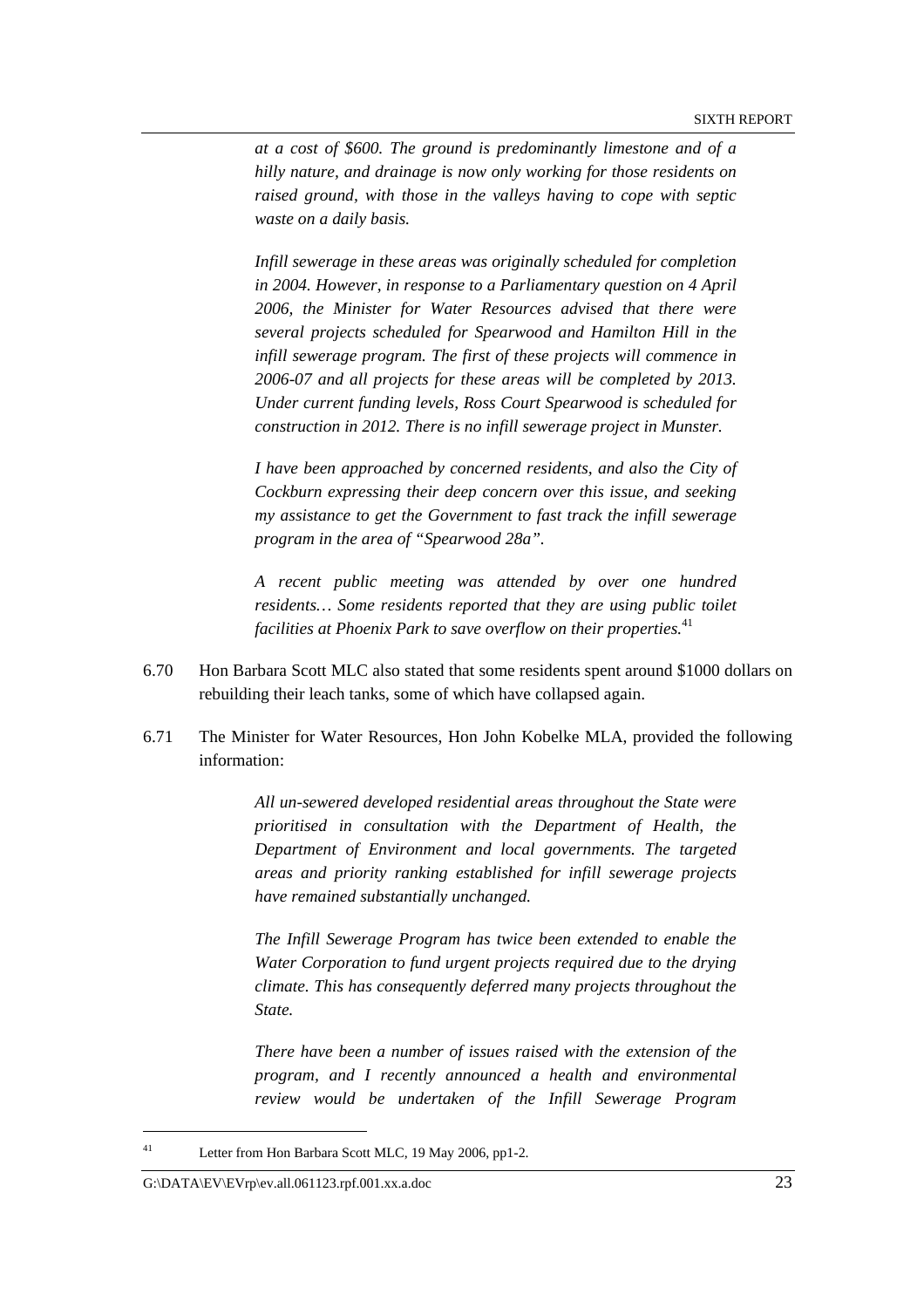*priorities. It is anticipated that this review will be completed in June 2006. The ranking and timing of projects, including those in Spearwood and Hamilton Hill, may alter as a result of this review.* 

*In Spearwood, \$38 million has been spent on the Infill Sewerage Program since 1994, with 4,321 properties completed – that's 75% of the targeted properties – and 1,594 properties remaining at an estimated cost of \$12.6 million.* 

*403 of the remaining properties will be sewered under the Spearwood 2E project in 2006/07, and a further 591 properties are currently scheduled to be sewered under Spearwood 28A in 2008/09 and 2009/10.*<sup>42</sup> 

6.72 On 27 January 2006, the Department of Health (DOH) sought the City's assistance in determining Infill Sewerage Priority Areas within the City of Cockburn. The following extract is taken from the City of Cockburn Council minutes of 13 April 2006.

> *The City responded to the DOH on 6 February 2006 identifying two large areas within Spearwood as being a priority, these being:-*

- *(a) the area bordered by Spearwood Ave, Rockingham Road, Phoenix Road and Hamilton Road (Spearwood 28A & 3N); and*
- *(b) the area bordered by Stock Road, Rockingham Road, Freeth Road and the railway reserve (Spearwood 27A & 4E)*

*The unsewered area of Coogee (Spearwood 12P & 16PP) was also identified as an area to be considered. Attached with the correspondence was Mrs Fedeles petition, 3 letters from residents requesting connection to sewer and an article from the local media.* 

*After this original letter was forwarded to the DOH, the City's Health Service received a number of letters from residents (approx 15) requesting that sewer be provided to the Spearwood area as a matter of urgency. This response was mainly due to several reports in the local media and a lack of understanding as to which authority was responsible for the provision of sewer.*<sup>43</sup> 

<sup>&</sup>lt;sup>42</sup> Letter from Hon John Kobelke MLA, Minister for Water Resources, 6 June 2006, pp1-2.

<sup>43</sup> City of Cockburn, *Council Minutes*, 13 April 2006, p50.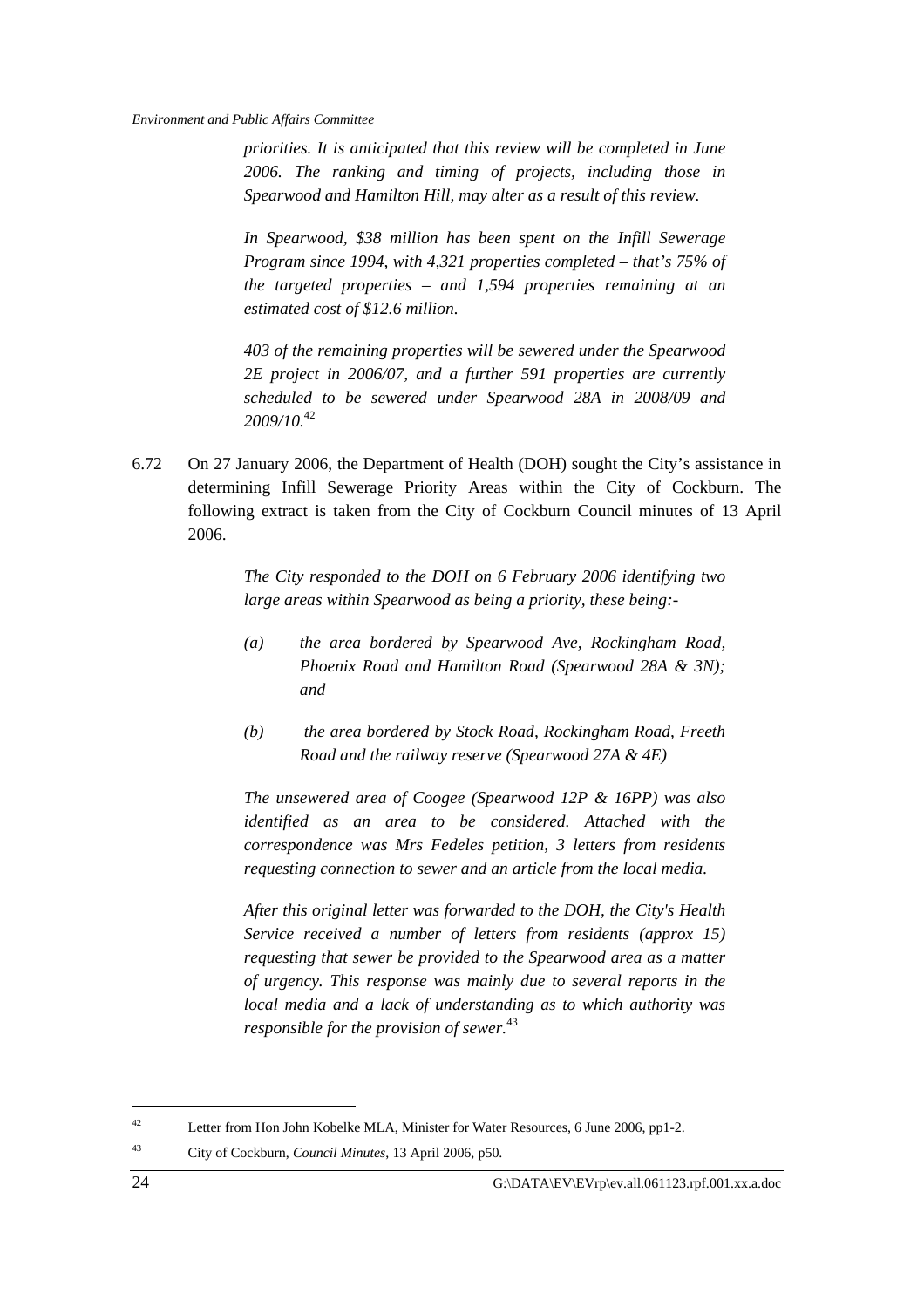6.73 The Committee received a submission from the principal petitioner which raised health and safety issues and was most critical of the long delays to provide essential infrastructure to residents in Spearwood and Hamilton Hill. The petitioner stated that:

> *Our State representatives have failed to deliver the necessary infrastructure for safe and healthy living in the suburbs of Perth. Some residents in Spearwood and Hamilton Hill are living in third world conditions.*

> *With only 16% of homes still waiting for deep sewerage the funding required to complete the job is being stretched over 12 years or probably longer. Each time householders receive a notice from the*  Water Authority the date is further away. We desperately need it *within the next three years. We cannot wait until 2011 or even later.*

> *Why, when there is a surplus, does the State Government neglect funding this essential infill service? Why not make WA safe and complete the job the Court Government began more than 10 years ago. The then Court Government believed deep sewerage was a necessary public health and environmental priority for all homes in Perth. Brisbane completed their deep sewerage over 10 years ago. Does this mean that the present Government rejects the immediate necessity for deep sewerage in some suburbs?*<sup>44</sup>

6.74 The principal petitioner referred to collapses that have already happened and claimed that many residents live in fear of children falling down holes. The principal petitioner continued:

> *Many other residents have been pumping grey water onto their gardens for years, it stinks. Many carry washing water onto the garden, and use a bucket in the shower. This has become very difficult for elderly people. What else can we do? We can't afford \$700+ to have it pumped every few weeks? It is also getting more difficult to find someone to do this sort of work. It cost even more to have the sewerage tank emptied and this has to be done more frequently now! So much for living in Perth suburbs.*

> *Another suggestion from Jim McGinty Minister for Health is for pensioners to approach Centrelink for a home maintenance loan. It took me a frustrating 20 minutes to discover that the limit is \$500 to be repaid out of the pension. This makes it difficult for pensioners to*

<sup>44</sup> Letter from Principal Petitioner, 3 August 2006, p1.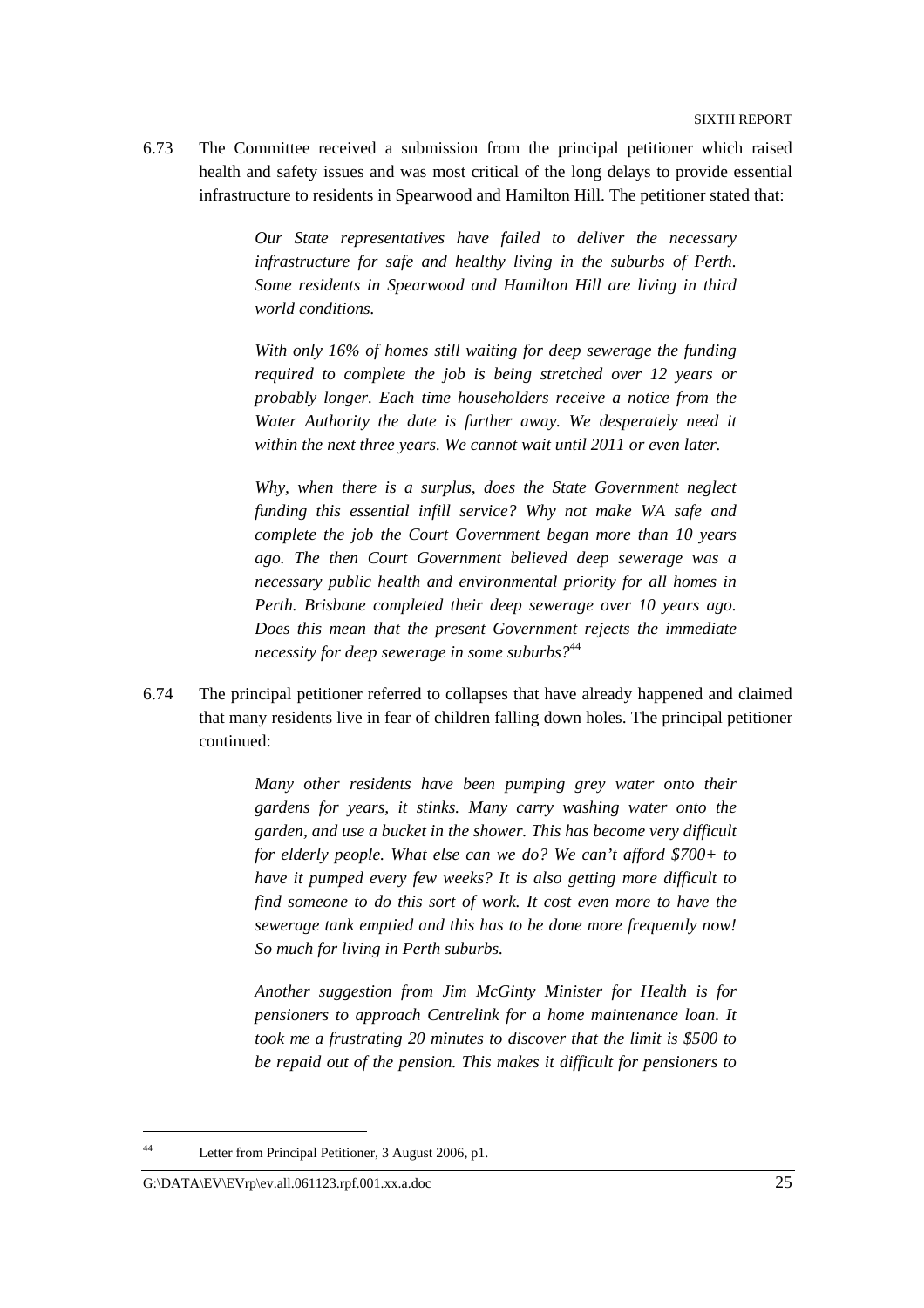*save for deep sewerage and \$500 is little help anyway it would not cover a septic service*. 45

- 6.75 The Committee wrote to the City of Cockburn requesting comment on the terms of the petition and the submission.
- 6.76 The City of Cockburn stated that it is supportive of the general sentiments outlined in the petition, but that they did not agree with all of the statements made in the petition, or with some of the comments made by the tabling Member. In its letter the City stated:

*There is a clear need for infill sewerage works to be brought forward in the area. As the Honourable Member outlines in her letter, infill works were originally due to be completed by 2004, and the City of Cockburn believes that the money allocated for these works should not have been diverted from the programme, and that monies should be placed back into the system to accelerate the works which are currently being proposed.*<sup>46</sup> 

- 6.77 In response to the call by the Minister for Water Resources for more evidence, the City conducted a survey of Spearwood residents about their septic systems. The City stated that the responses gave them cause for concern, and the City sent a copy of its report to the Minister for Water Resources.
- 6.78 The City's letter to the Committee concluded with the following:

*… while the City of Cockburn does not believe that evidence exists to support all of the claims made by some local residents in support of the acceleration of the infill sewerage programme, it is the City's view that a significant problem does exist in the area with regards to ageing systems, and this does give rise to heightened health concerns as a result.*<sup>47</sup>

- 6.79 The Committee wrote to the Minister for Water Resources to outline its concerns and to urge him to intervene to resolve this matter in Spearwood.
- 6.80 In his response, the Minister stated that the DOH conducted an investigation into communities at risk of failing septic tank systems in Western Australia. That review covered the entire State and included assessments of communities not currently represented by projects in the approved Infill Sewerage Program.

 $^{45}$  Ibid, p2.

<sup>46</sup> Letter from City of Cockburn, 31 August 2006, p1.

 $^{47}$  Ibid, p2.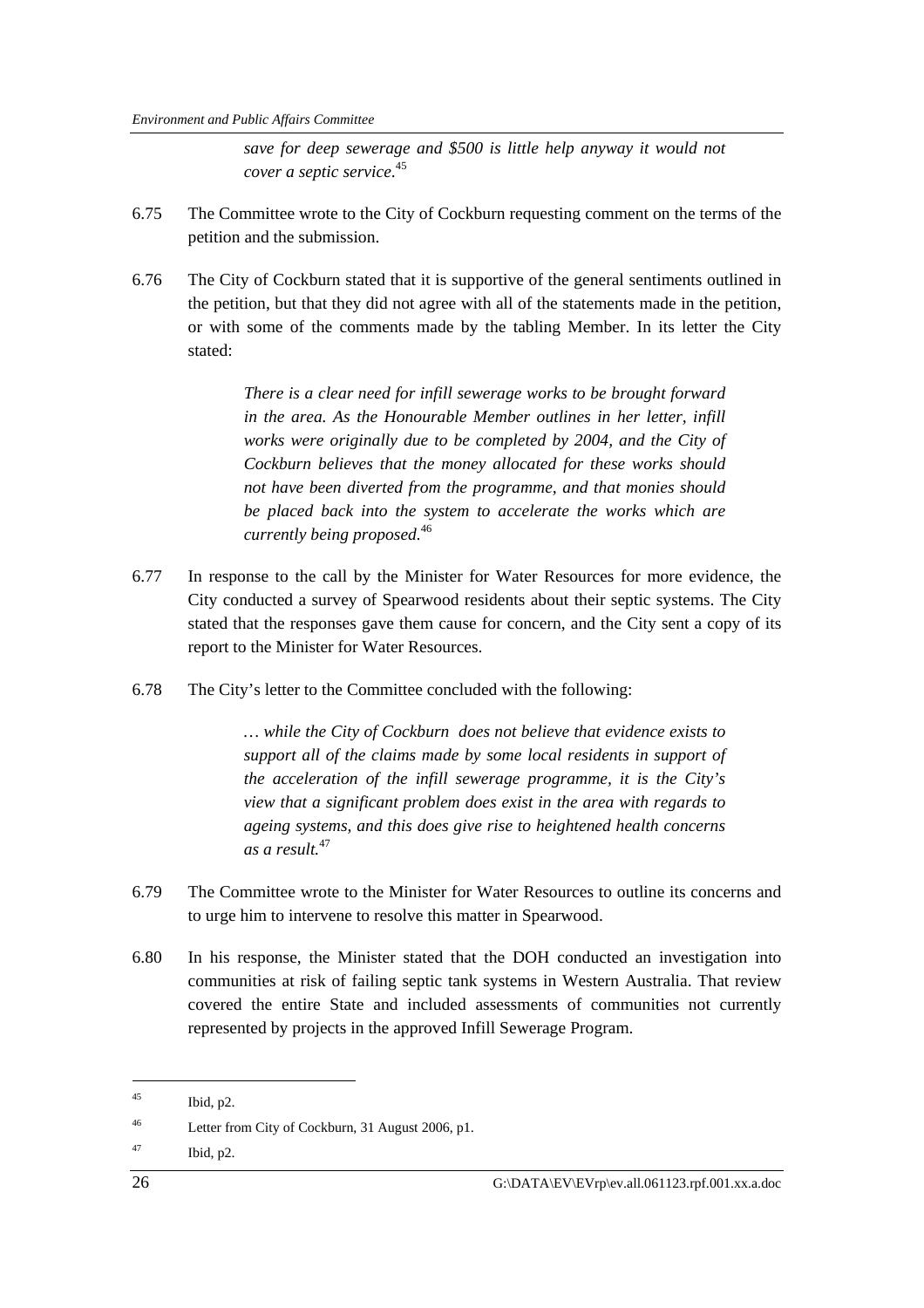#### 6.81 The Minister also stated that:

*This review was to ensure that the prioritisation of projects already in the Infill Sewerage Program was sound and that the more urgent projects would be undertaken as early as funding permitted, and that the practicalities of doing so were achievable.* 

*This review has been completed, but a revised Infill Sewerage Program is not yet ready for publication. However, the Department of Health did advise that Spearwood remains the only suburb in the metropolitan area with a high priority, but not as high a priority as a number of regional towns. A revised Infill Sewerage Program is being developed. When these reviews have been completed, I will advise you of the results and the impact, if any, on the timing of the Spearwood projects in the Infill Sewerage Program.*<sup>48</sup>

- 6.82 The Minister concludes his letter with his assurance that the needs of the residents in Spearwood, Hamilton Hill and Munster are recognised.
- 6.83 However, in its letter to the Minister, the Committee expressed its concern about the planned timeframe for completion of works extending to and past 2009/10.
- 6.84 The Committee was concerned about the lack of response from the Minister regarding the 600 properties in Spearwood that have no planned completion date.
- 6.85 The Committee wished to highlight the following paragraph from the Minister's letter to raise the question whether the outstanding properties in Spearwood are being given a high priority or not:

*Your letter stated that there are a number of property owners that own and operate sub-standard systems. It is understandable that the responsible property owners are reluctant to renew these systems at their own cost when deep sewerage appears to be imminent, but they do need to maintain these systems until such time as the sewerage service is available.*<sup>49</sup> 

- 6.86 The Committee noted with interest that the provision of sewerage services in the Australian Capital Territory is legislated for under the *Utilities Act 2000* (ACT).<sup>50</sup>
- 6.87 The Committee acknowledged that the programme for infill sewerage commenced in 1994 under the Government of the day.

<sup>48</sup> Letter from Hon John Kobelke MLA, Minister for Water Resources, 29 September 2006, p1.

 $^{49}$  Ibid.

<sup>50</sup> Section 13.

 $G:\Delta EV\to V\to V\to V\to V\to V\to 0$  and  $\sim 27$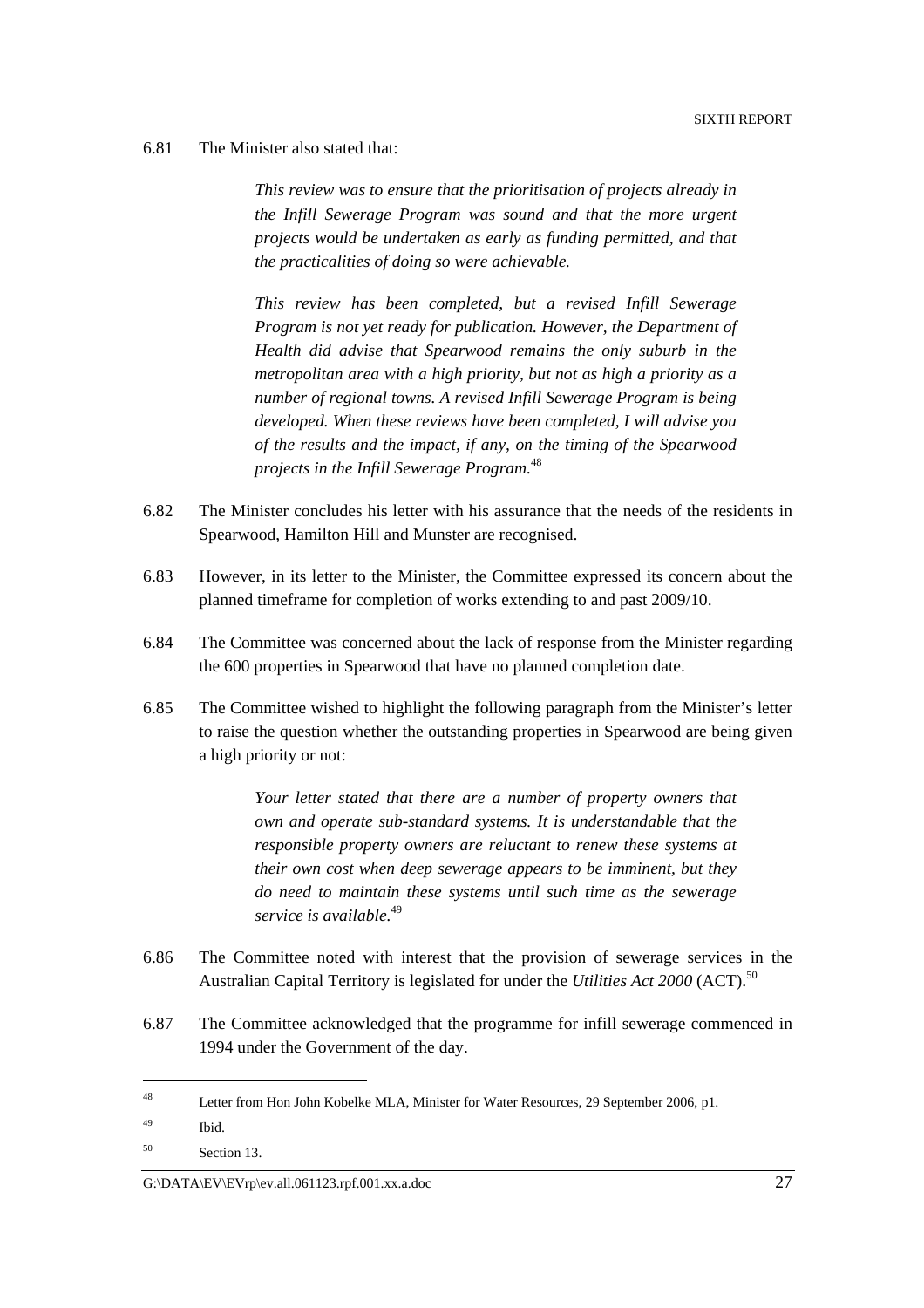6.88 The Committee expressed its concern that there has been a reduction in funding to that Infill Sewerage Programme in recent years. This has caused significant delays with the provision of this essential service to both rural and metropolitan properties.

**Recommendation 1: The Committee recommends that the remaining 600 properties in Spearwood be given a scheduled date for completion as part of the Infill Sewerage programme.** 

### 6.89 **The Committee finalised this petition on 25 October 2006.**

6.90 The Committee acknowledged the petitioner's contribution to the debate and considered that the issue had been brought to the attention of Parliament by the tabling of the petition in the Legislative Council.

### **7 PETITIONS BEFORE THE COMMITTEE UP TO 29 NOVEMBER 2006**

- 7.1 The following petitions are the subject of ongoing inquiries by the Committee:
	- a) Mr Neil Winzer. Petition tabled by Hon Giz Watson MLC on 22 September 2005 [TP#775];
	- b) Utility Consumer Hardship. Petition tabled by Hon Sally Talbot MLC on 15 November 2005 [TP#1001];
	- c) A Proposed Marina at Point Peron. Petition tabled by Hon Giz Watson MLC on 29 November 2005 [TP#1090];
	- d) Family Birth Centre for the South West Region. Petition tabled by Hon Adele Farina MLC on 21 June 2006 [TP#1601];
	- e) Royal Perth Hospital. Petition tabled by Hon Helen Morton MLC on 29 August 2006 [TP#1810];
	- f) Protection of Mature Trees on Public Land in Urban Areas. Petition tabled by Hon Giz Watson MLC on 20 September 2006 [TP#1894];
	- g) Proposal to Clear South Coast Highway Roadside, Denmark. Petition tabled by Hon Giz Watson MLC on 20 September 2006 [TP#1895];
	- h) South Cardup Landfill. Petition tabled by Hon Giz Watson MLC on 17 October 2006 [TP#2085];
	- i) Water Rights on Freehold Land. Petition tabled by Hon Anthony Fels MLC on 18 October 2006 [TP#2131].
	- j) Persecution of Falun Gong Practitioners. Petition tabled by Hon Sally Talbot MLC on 15 November 2006 [TP#2228].